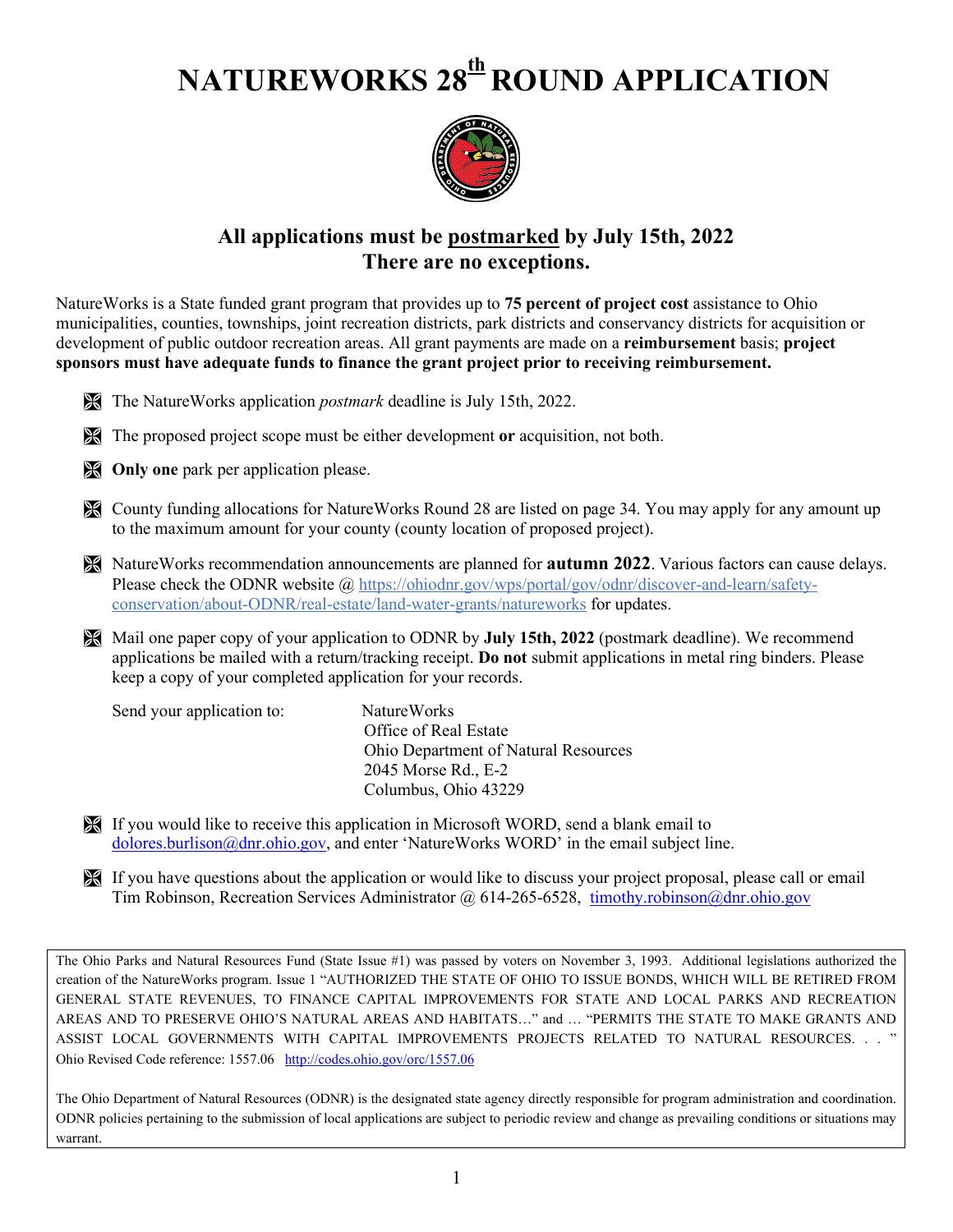# **Eligibility**

Under the NatureWorks program only political subdivisions (municipalities, townships, counties, joint recreation districts, park districts, conservancy districts, etc.) are eligible to apply. Such local government entities may apply for NatureWorks grants individually or jointly. Development project sites must be owned by the applicant (or leased via non-revocable lease through 2038). Applicants must be able to finance the project prior to reimbursement and continue to maintain it as a public recreation facility.

### **Accessibility**

When planning a development project, the applicant must review the latest accessibility guidelines under the Americans with Disabilities Act (ADA) and Architectural Barriers Act (ABA). All grant assisted development must adhere to these guidelines. The guidelines can be accessed at: <http://www.access-board.gov/>

### **Matching Funds**

**A minimum 25% match is required for all projects.** Other federal and state funding programs may be used as a small portion of the NatureWorks project sponsor's match. However, per ORC 1557.06, **at least twenty percent (20%) of total project costs must come from non-state and non-federal sources.**

# **Other Ways to Provide Match**

**In-kind project labor (labor by employees of the awarded political subdivision) may be credited toward project match.** The value of such labor may be the employee's current pay rate, *if* the grant labor is part of his or her usual job description. For example, the city's staff electrician does electrical work on the city's lighted ball field grant project. Documentation of pay rate is required. However, if the labor provided is not part of the individual's usual job description, the hourly rate will be valued at \$27.00 per hour. Fringe rates, overtime pay, administrative labor, including time spent administering the NatureWorks grant, is NOT allowed.

**Donated materials, equipment time, labor and** *new* **land can all be used as match.** Donations must be directly related to the application's project scope.

- All materials must be new (not used). Receipts or documented evidence of value must be provided. Items such as gravel, mulch, concrete, lumber, playground equipment, drinking fountains, etc. are eligible for donation credit. Materials from the applicant's pre-existing inventory and items like hand tools and consumable supplies are not eligible. **Values must be reasonable and current and are always subject to ODNR approval.**
- Equipment owned, rented by or loaned to the project sponsor for use on the project may be valued on an hourly, daily, or mileage rate, as appropriate. This is figured in one of the following ways.
	- If equipment is on the Ohio Department of Transportation's (ODOT) equipment rates list: <https://www.transportation.ohio.gov/working/publications/equipment-rates> the ODOT rate will be utilized. Equipment listed on the ODOT rates list is usually eligible.
	- o If equipment is not on the ODOT standard rates list, a well-documented local fair market rental value may be used.
	- o If equipment time is donated by an equipment rental business, documentation of standard rental rates on business letterhead is required.
	- $\circ$  For other equipment time, a written quote from a local equipment rental business will be required. If a rental rate quote cannot be obtained, the equipment will not be eligible for donation or in-kind credit.

 **Value and eligibility of equipment hours/miles are always subject to ODNR approval.**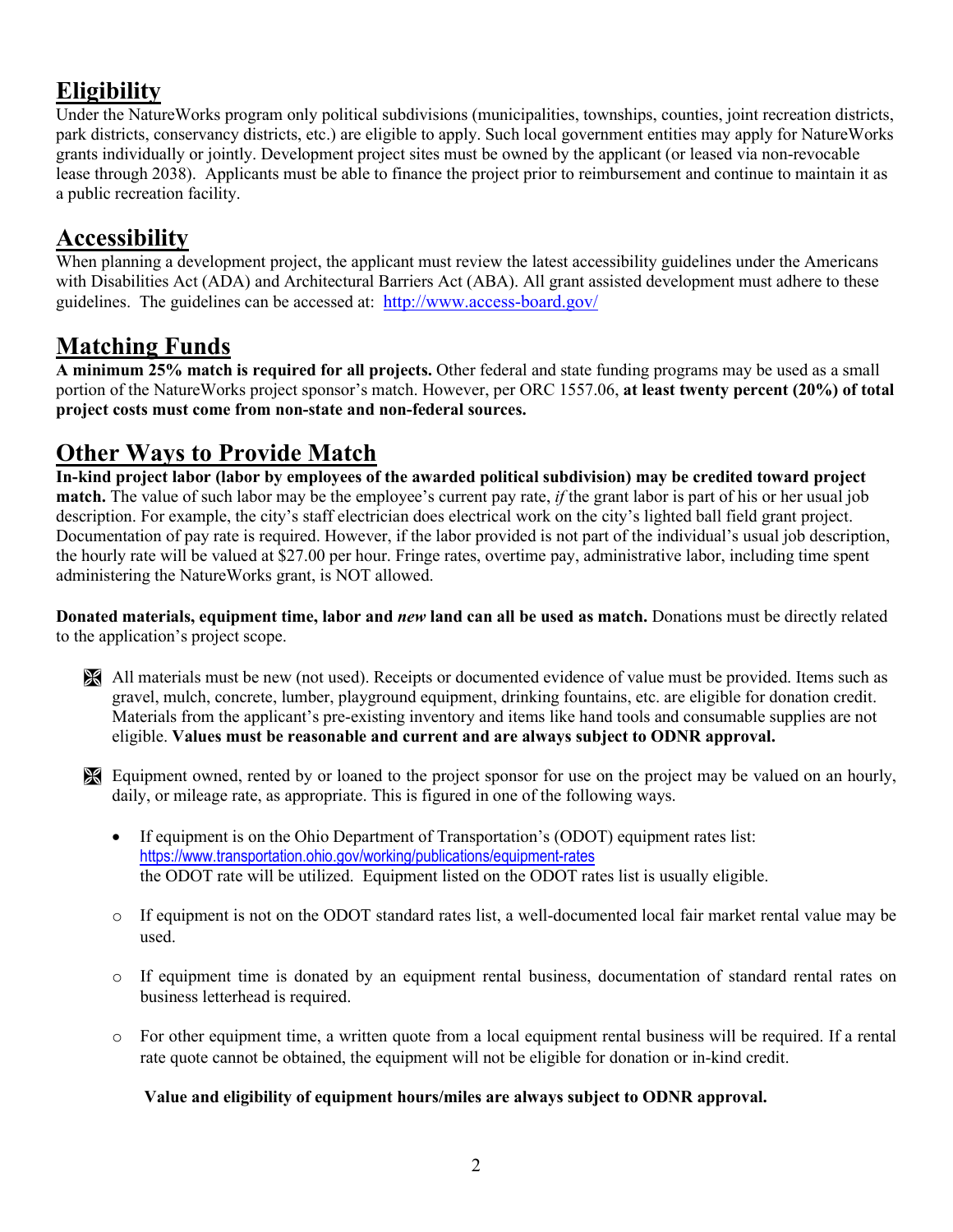- Professionals, consultants and skilled or unskilled laborers may donate labor services for credit towards the 25% match requirement.
	- o Unskilled labor will be valued at up to \$27.00 per hour. Volunteers of any age may contribute time to a project, however only donated labor from adult volunteers age 18 and over will be credited.
	- o Donated professional or highly skilled labor may be valued at the individual's current pay rate in the subject trade or profession. Documentation is required.
- The value of donated real estate property can be used towards the sponsor's 25% match for both acquisition and development projects. The value of the donated property must be specified in the grant application, and should be based on a recent appraisal (completed within the last 12 months) or a recent Realtor's written opinion of value. The appraised value of the property is, by law, the maximum eligible grant credit amount. Applicants are not permitted to increase the donation value of the property after the application deadline. **The property cannot currently or previously be in public outdoor recreation use.**

An independent, ODNR Certified General Appraiser's narrative appraisal will be required for all **awarded** projects that include real estate acquisition. All NatureWorks appraisals must conform to the Uniform Standards of Professional Appraisal Practice (USPAP) as a complete summary appraisal prepared in a narrative format. All completed appraisals will be reviewed by ODNR. If donation of property is under consideration and you wish to receive *matching funds credit* for the donated land, do not close or accept title to the land until you have received written approval from ODNR. This approval will *always* be in the form of an executed project contract or an approved Waiver of Retroactivity. Otherwise, the property's value may be ineligible.

- Payment for an option on a property is a retroactive cost that may be reimbursed under the following conditions:
	- o The option payment is no more than 10 percent of the anticipated purchase price.
	- o The closing must occur after the awarded project grant agreement has been executed, or after a waiver of retroactivity has been granted.

#### **IMPORTANT!**

Do not sign any agreements or incur any costs related to the acquisition or development of any project until a grant agreement has been executed (signed by both parties) between the project sponsor and the Ohio Department of Natural Resources, or a Waiver of Retroactivity has been granted and received. Any contractual agreements or payments made prior to approval may result in that part of the project becoming ineligible for reimbursement.

### **What is a Waiver of Retroactivity?**

If a NatureWorks applicant or potential applicant must purchase a property during a limited window of opportunity before grant application or grant execution, the applicant may make a written request to ODNR for a **Waiver of Retroactivity.**  The applicant must provide a location map, a to-scale, dimensioned property map and a description of the circumstances necessitating a purchase prior to grant award announcement.

Written requests must be received by ODNR at least ten business days prior to the date of Real Estate closing. Acquisition costs incurred prior to receiving ODNR written approval of a Waiver of Retroactivity are not eligible. **Approval of a Waiver of Retroactivity in no way assures grant selection or "preferred" status.**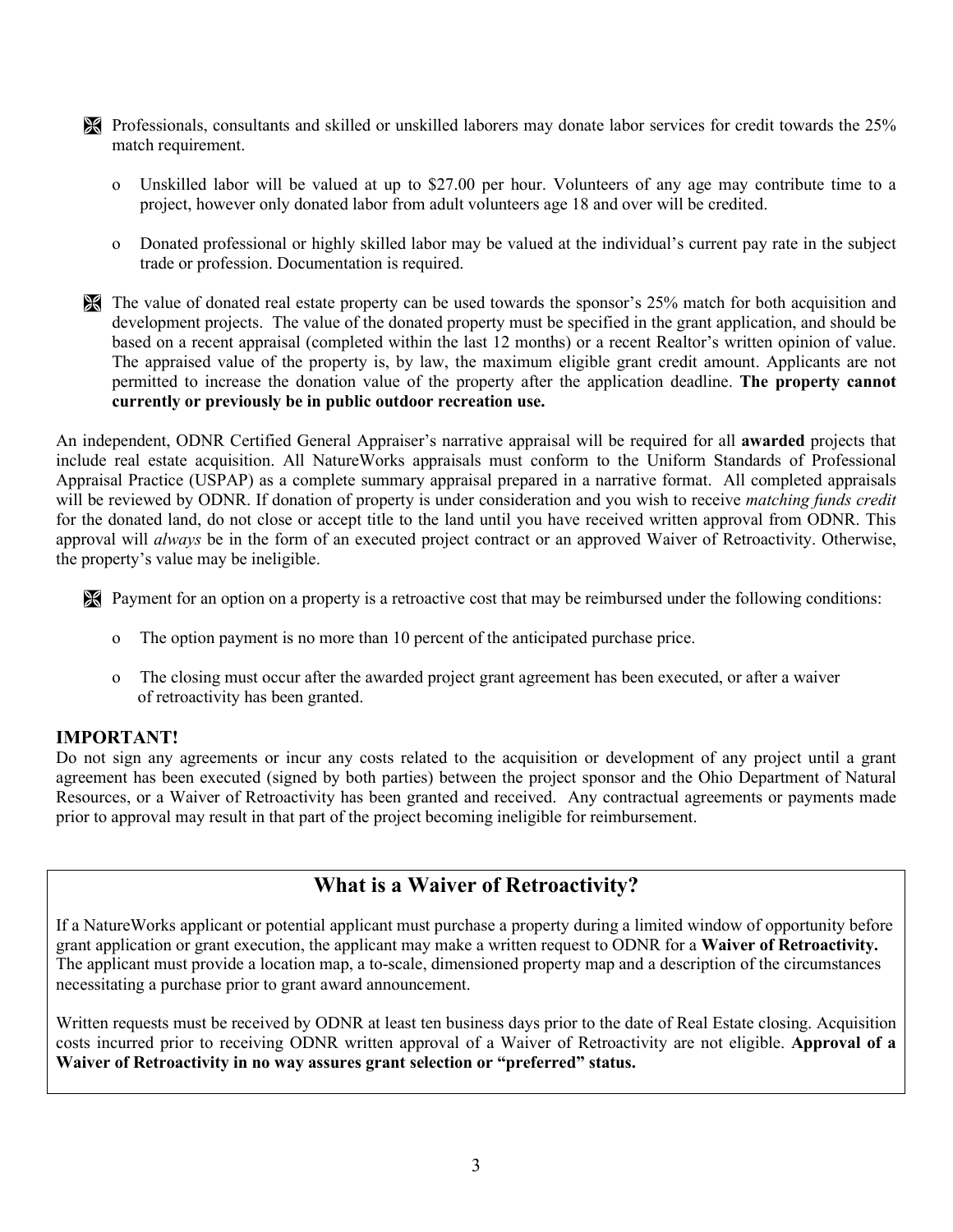# **Project Selection Process**

### **Site Visit**

During the scoring process an ODNR staff person may conduct an *unscheduled* visit to the project site. If the site is not open to the public during weekday daylight hours, please provide an explanation with your application.

#### **Recommendations, Approval & Notification**

Projects are scored and submitted to the Director of ODNR for review and approval. Upon announcement of grant recommendations all applicants will receive letters of award recommendation or non-award. ODNR will also issue a press release. If a grant proposal is not selected, the applicant may re-submit the same application for the next year's funding cycle by sending a letter or email so requesting by the next application deadline. Applications that have not been significantly revised may be carried forward in this manner one time only.

#### **Grant Contract Agreement**

Upon final approval, including State Controlling Board approval, a contract between the state and the local project sponsor is sent to the project sponsor for signature and return to ODNR. After, and only after, the execution of this state and local agreement, the local government may proceed with the project. A copy of the executed agreement will be sent to the local project sponsor.

### **Important!**

**Never initiate grant project work for which you expect to receive reimbursement until the project state-local grant contract has been executed.**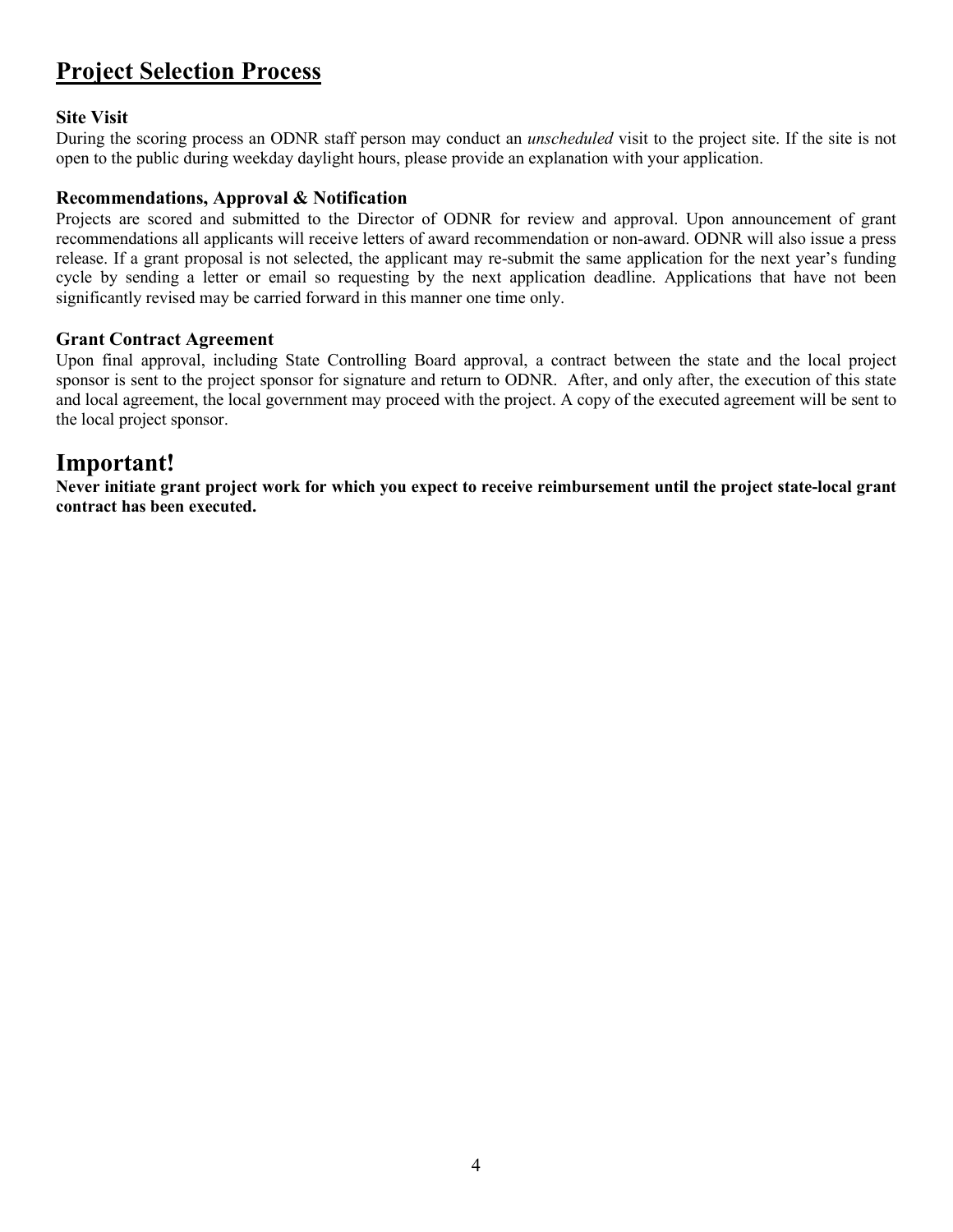# **During the Project & Continuing Responsibilities**

#### **Acknowledgement Sign:**

Upon project completion, a grant acknowledgement sign **must** be prominently displayed at the project site. Reasonable NatureWorks sign expenses are eligible for 75% reimbursement. Signs may be fabricated by the sponsor's vendor of choice. Signs are also available through ODNR (see page 30).

### **Audits:**

Audits may be conducted to determine if the applicant has provided fiscal control and fund accounting for federal and state funds. State auditors may examine the applicant's cost accounting to check whether costs are verified and applicable to the grant. The retention requirement is three years beyond final payment on the grant project.

#### **Compliance with Federal, State and Local Laws:**

Federal, state and local laws pertaining to non-discrimination in employment, area use, minimum wages, conflict of interest and similar matters must be met at all times. Be aware of prevailing wages thresholds. Please check with the Ohio Department of Commerce - Division of Industrial Compliance @<http://www.com.ohio.gov/dico/default.aspx> for information about Ohio prevailing wages that may apply to your NatureWorks project.

### **Continuing Recreational Use during the Compliance Period:**

During the term of the tax-exempt state bond issue, source of NatureWorks funding, property acquired or developed with NatureWorks assistance must be retained and kept open for public outdoor recreation. **This period of time, the COMPLIANCE PERIOD, will extend for fifteen years from date of project closeout.** During the COMPLIANCE PERIOD property acquired or developed with NatureWorks assistance shall not be converted from public recreation uses without the written approval of the Director of the Ohio Department of Natural Resources. Compliance may be assured via periodic site inspections. All new and/or replacement utility lines on land purchased or developed with NatureWorks program assistance must be placed underground during the COMPLIANCE PERIOD.

#### **Discrimination Prohibited:**

Property acquired or developed with NatureWorks assistance must be open to the general public without discrimination. The applicant-recipient agrees that no person shall, on the basis of race, ancestry, religion, color, age (40 and over), sex, disability, national origin or veteran status be excluded from participation in, be denied the benefits of, or be subject to discrimination under any program or activity for which the applicant-recipient has received financial assistance through NatureWorks. If a user fee is charged, the fee must be reasonable for all users.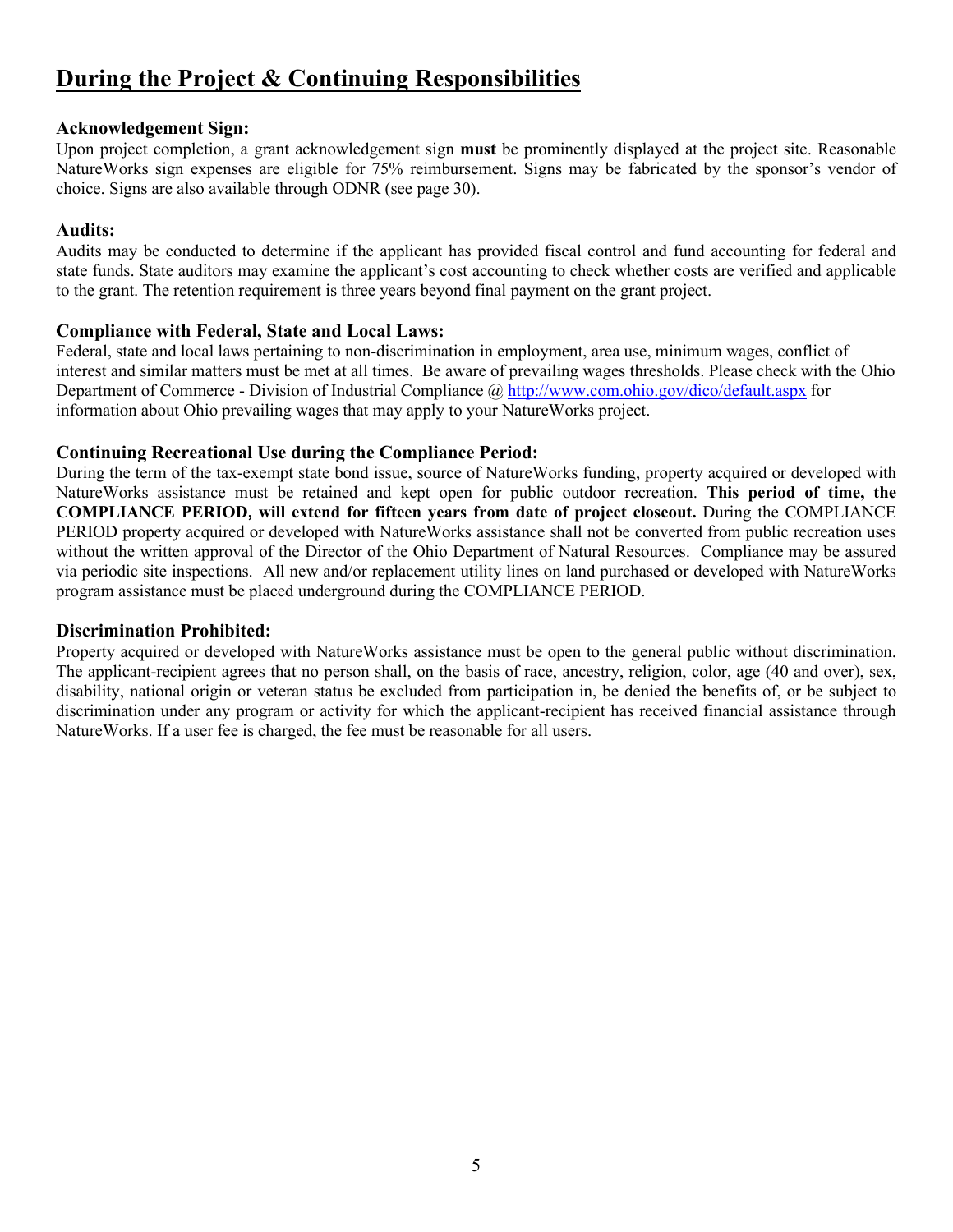# **NatureWorks Applications for Land Acquisition Projects**

To be eligible for NatureWorks funding assistance, the primary future use(s) of any property proposed for acquisition must be public outdoor recreation or public outdoor recreation support facilities. All applications must include a detailed plan or description of the proposed future use(s) of the property. All future uses during the COMPLIANCE PERIOD must be open to the public. The outdoor recreational development intended for the property should be developed within two years of NatureWorks project close out. **Eminent domain acquisitions are not eligible**.

Examples of eligible land acquisition grant projects:

- o Purchase of land that will be used for active outdoor recreation.
- o Purchase of land to enlarge an existing park.
- o Purchase of wetlands, natural areas, woodlands, etc. that will provide unique public outdoor recreation opportunities.
- o Purchase of stream or lake frontage for public swimming, boating, fishing, etc.
- o Purchase of urban land for public playgrounds, picnicking, non-professional sport facilities, skate parks, dog parks, open play areas, etc.
- o Purchase of natural areas or preserves where passive outdoor recreation will be permitted.
- o Purchase of linear corridors for trails or greenways.
- o Purchase of land for a support facility (parking area, restroom, concession building, etc.) for public outdoor recreation.
- o Purchase of land for public recreation centers.

**Associated acquisition costs that ARE eligible for reimbursement**: Phase I studies requested by the Ohio Historic Preservation Office and ODNR required Real Estate appraisals for awarded projects.

**Associated acquisition costs that are NOT eligible for reimbursement**: Land surveys, court costs, legal fees and most closing costs.

### **Important!**

 All applications that include proposed grant funded land acquisitions must include a signed and notarized INTENT TO SELL letter or signed Real Estate SALES CONTRACT with the current property owner of record.

 An acquisition project WILL NOT BE ELIGIBLE for reimbursement through the NatureWorks grant program unless one of the following two events has occurred prior to actual purchase via real estate closing:

- o A contract agreement has been executed between the State of Ohio and the local project sponsor.
- o A written Waiver of Retroactivity has been granted by ODNR.

**Relocation of Displaced Persons:** The federal Uniform Assistance and Real Property Acquisition Policies Act of 1970, and the Ohio Revised Code Sections 163.51 through 163.62 require that owners and tenants displaced from their homes, farms, or places of business be reimbursed for the costs of moving and relocation. Applicants who are submitting an application that requires relocation must contact ODNR. (See page one for contact info.)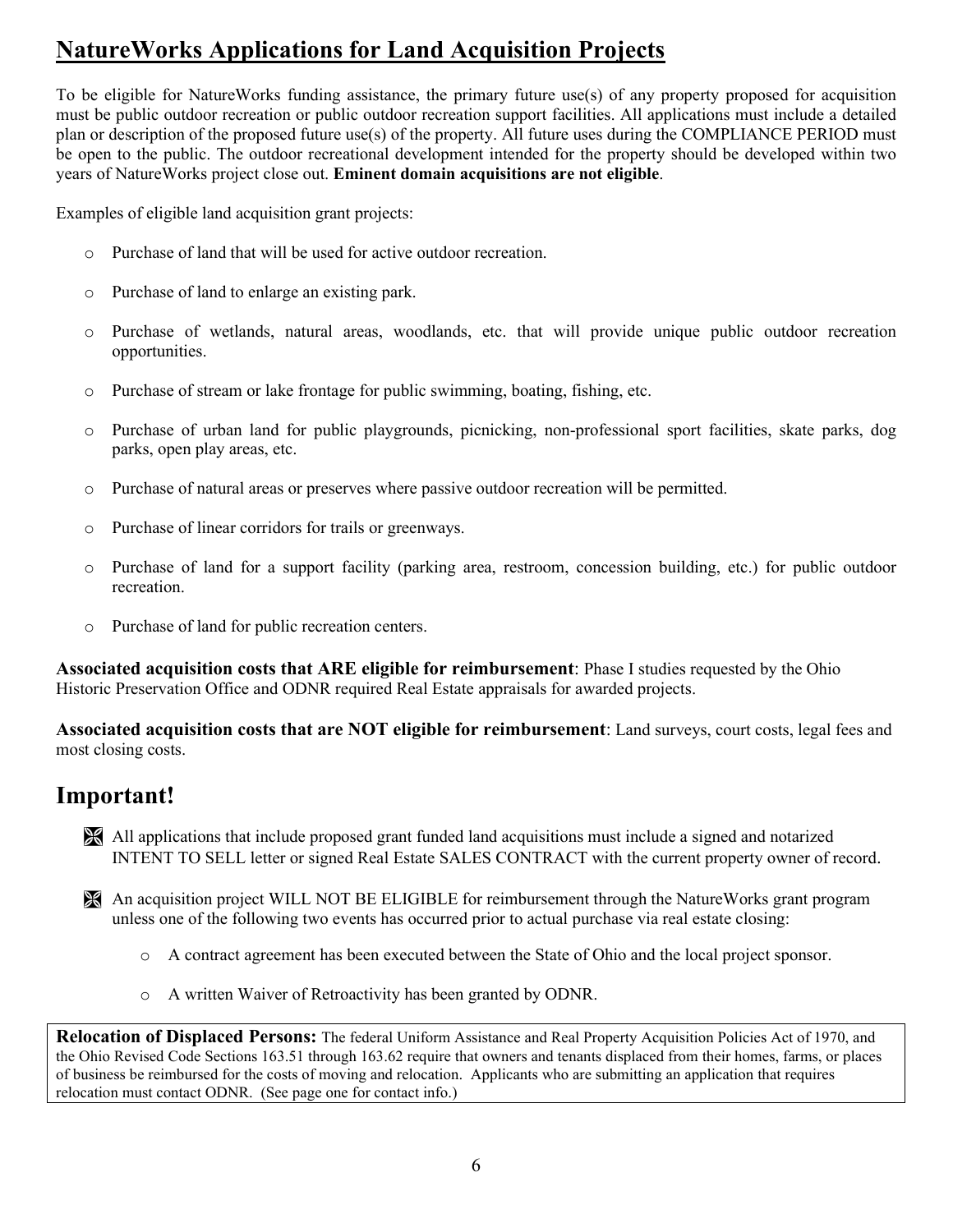# **NatureWorks Applications for Development Projects**

**Examples of eligible development projects.** *(These are examples; this is not a complete list. Portable items are not eligible)*

- Picnic and support facilities, including access parking and restrooms.
- Camping facilities and support facilities, including access, parking and restrooms.
- Swimming and water sports facilities, including beaches, pools, spray parks, lifeguard towers, bathhouses, restrooms and related sanitary facilities. Portable items (pool lane ropes, etc.) are not eligible.
- Boating facilities, including launch ramps, transient docks and courtesy docks.
- Outdoor game courts, sports fields, playgrounds, golf courses, skate parks, outdoor climbing walls, etc.
- Winter sports facilities such as ski/sled/snowmobile trails and runs, outdoor skating rinks and warming huts.
- Recreational trails and support facilities, including trailheads and restrooms.
- Reconstruction or rehabilitation of outdoor recreation facilities. (Maintenance projects are not eligible.)
- Site architectural and/or engineering planning work directly related to project site construction. Planning costs may generally not exceed 15 percent of the total grant project cost, and are **never eligible as a standalone project.** Such planning work that has occurred prior to grant application may be eligible for grant reimbursement if it is directly related to the project and costs were incurred no more than 18 months prior to the grant application deadline. These costs must be identified in the application and cannot be adjusted upwards after the application deadline.

#### **Force Account Labor**

Labor provided by an 'on the clock' employee of the awarded political subdivision is eligible as a reimbursable project cost. The value of such labor may be the employee's current pay rate, *if* the grant labor is part of his or her usual job description. For example, the city's electrician does electrical work on a lighted ball field grant project. Documentation of this pay rate is required. However, if the labor provided is not part of the individual's usual job description, the hourly rate will be valued at \$27.00 per hour, or the employee's usual rate of pay, whichever is less. Fringe rates, overtime pay, administrative labor, including administering the NatureWorks grant, is NOT allowed.

#### **Prevailing Wage**

Before advertising for bids, contracting or undertaking construction with its own forces to construct a public improvement, the Public Authority shall have the Ohio Department of Commerce - Division of Industrial Compliance - Bureau of Wage and Hour Administration determine the prevailing rates of wages for workers employed on the public improvement. For more information on how this applies to your project, see [http://www.com.ohio.gov/dico/default.aspx.](http://www.com.ohio.gov/dico/default.aspx)

#### **Park-Like Setting**

All improvements and structures should be designed to harmonize with the natural environment. Emphasis should be given to public health and safety, and protection of the recreational value of the area.

#### **Accessibility**

The applicant must ensure that the development project complies with the latest accessibility guidelines under the Americans with Disabilities Act (ADA) & Architectural Barriers Act (ABA). Se[e http://www.access-board.gov/.](http://www.access-board.gov/)

**EQUAL EMPLOYMENT OPPORTUNITY:** All development project contractors must comply with the Governor's Executive Order of January 27, 1972. The applicant is obliged to cooperate with the Ohio Department of Natural Resources in order to ensure that contractors comply with Equal Employment Opportunity requirements. This includes all bid advertisements.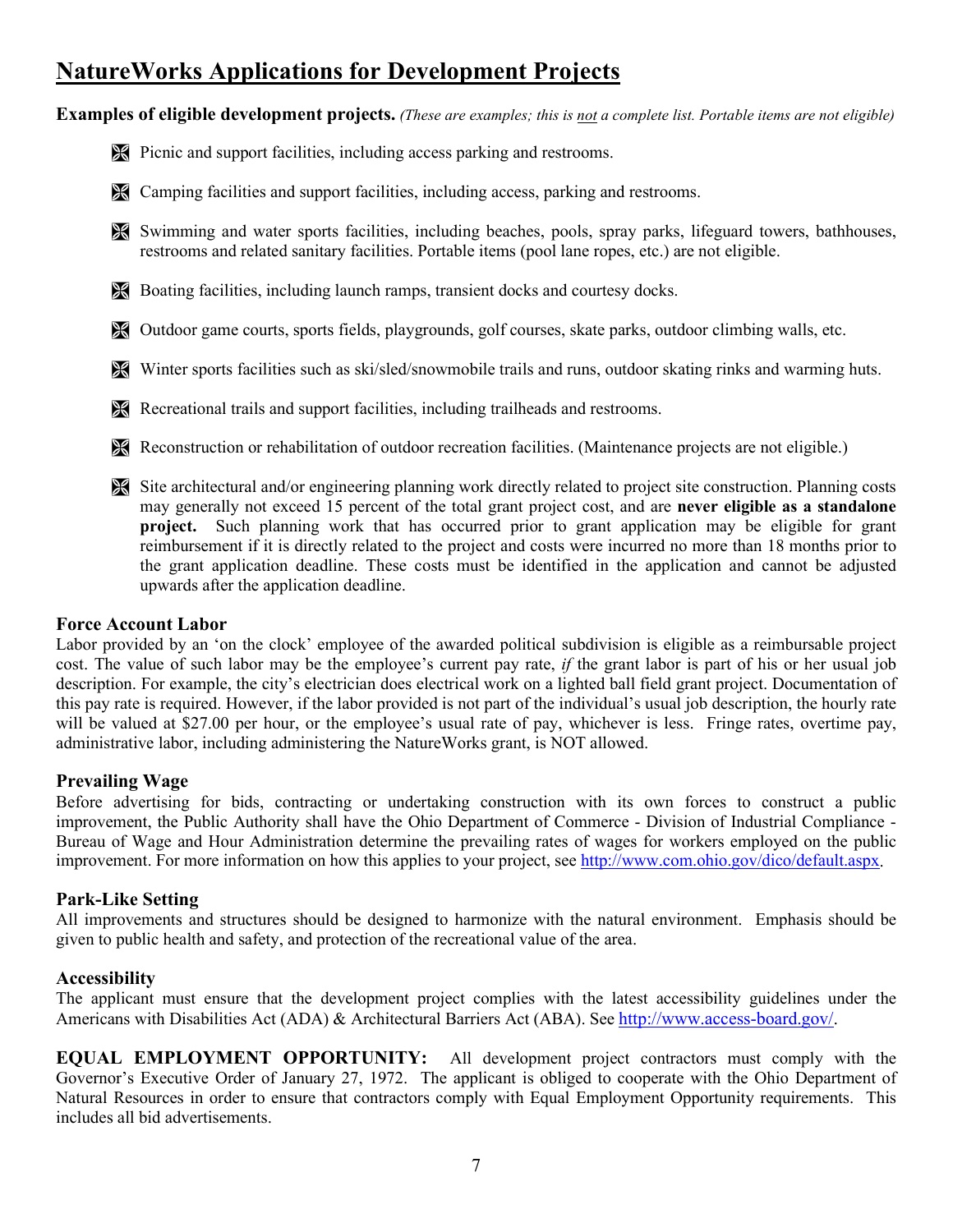# **NatureWorks APPLICATION FORM No. 1: BASIC PROJECT INFORMATION**

APPLICANT AGENCY

APPLICANT AGENCY ADDRESS

PHONE NUMBER OF APPLICANT AGENCY

( )

TAX IDENTIFICATION NUMBER

COUNTY LOCATION OF PROJECT

NAME of LOCAL PROJECT COORDINATOR (must be employed by or member of applicant agency)

PHONE NUMBER OF LOCAL PROJECT COORDINATOR  $($  )

E-MAIL ADDRESS OF LOCAL COORDINATOR (Will be used for correspondence, including contracts for awarded projects.)

GRANT PROJECT TITLE (50 characters maximum)

GRANT PROJECT LOCATION (example: Smithville Park)

**BRIEF** DESCRIPTION OF PROPOSED GRANT PROJECT (The grant application contains other opportunities to describe the project in detail; please limit your response here to 50 character max.)

TOTAL ACREAGE OF GRANT PROJECT AREA (the entire park where project will be located):

ACREAGE TO BE ACQUIRED (if applicable)

**NatureWorks ASSISTANCE REQUESTED, IN DOLLARS, NO CENTS** (Please see county allocations on pg. 34. You may request all funds available for the county in which the project is located. For example: If the project is in Allen Co. you may request up to maximum allocation for Allen Co.).

TOTAL PROJECT COSTS:

SOURCE(S) OF MATCHING FUNDS, INCLUDING OTHER GRANTS & PLEDGED DONATIONS AND/OR MATERIALS.

OHIO SENATE DISTRICT:

OHIO HOUSE DISTRICT:

GPS COORDINATES AT PROJECT PARK ENTRANCE: (example: N40°3.228, W082°34.855)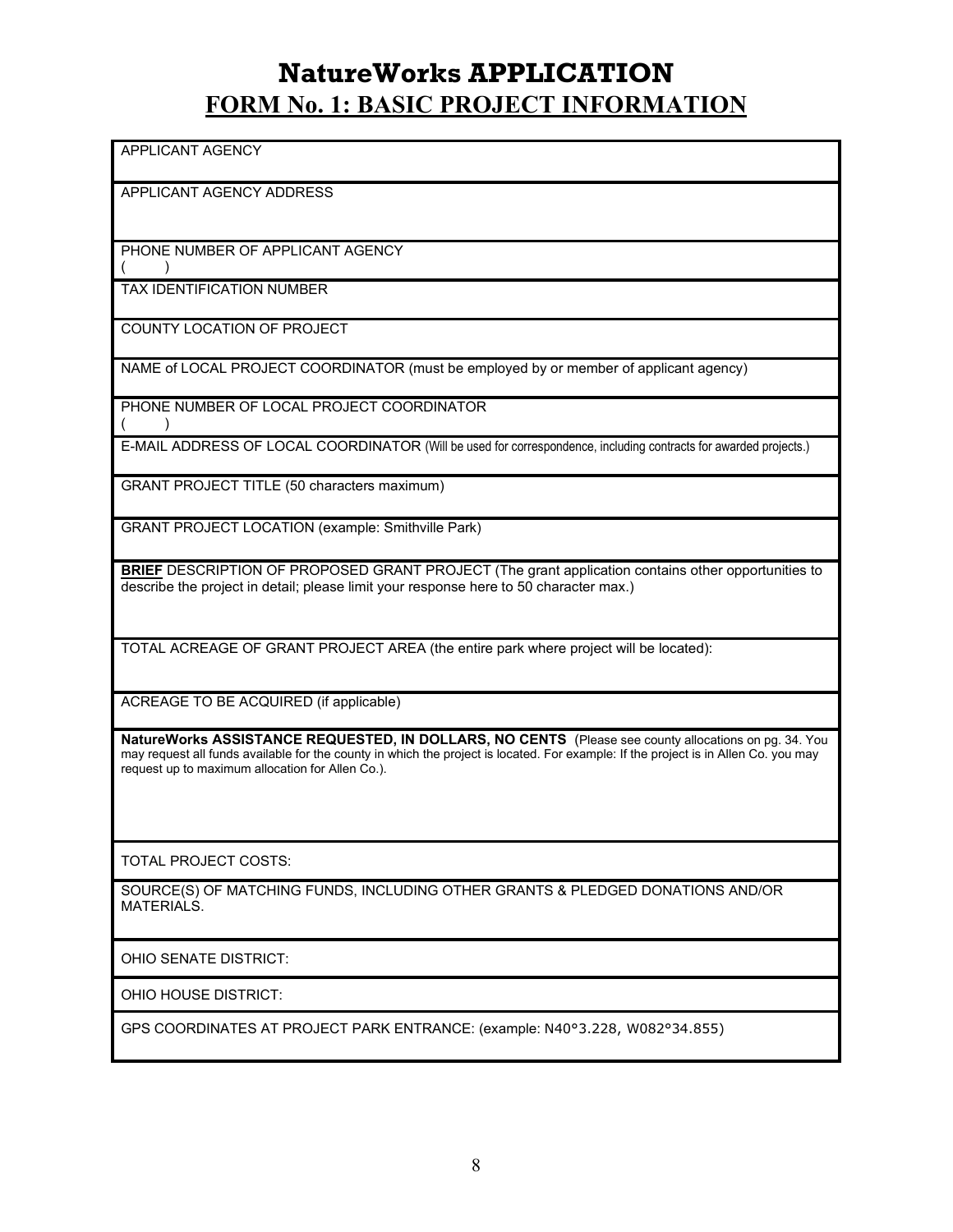CERTIFICATION: As the official designated to represent the local government agency and act for the local government agency for purposes of the NatureWorks grant program, I recommend that assistance be made available from the NatureWorks fund, when monies are available, in accordance with the recommended priority. The local government agency that will be responsible for the proposed project has the ability and intention to finance its share of the costs of this project. The applicant will not discriminate against any person on the basis of race, color, or national origin in the use of any property or facility acquired or developed pursuant to this proposal, and shall comply with the terms and intent of Title VI of the Civil Rights Act of 1964, PL 88-352 (1964), the Ohio Revised Code, Section 153.581 and 153.591, and of the regulations promulgated pursuant to such acts or orders by the Secretary of the Interior (43 CFR 17) or state officials.

TERMS AND CONDITIONS: In submitting this project application, the local government agency hereby accepts the terms and conditions set forth in Section 1557.06 of the O.R.C., which will be a part of the project agreement for any grant awarded under this proposal.

**BOX TO INITIAL** – By initialing this box the applicant states the items and costs listed are representative of the expected items and costs of the project. The Notarized Resolution of Authorization also certifies this information.



**Directions to project site:** *Please provide brief directions to the project site from a numbered interstate exit or municipality that is shown on the State of Ohio Transportation Map.* 

 $\mathcal{L}_\mathcal{L} = \{ \mathcal{L}_\mathcal{L} = \{ \mathcal{L}_\mathcal{L} = \{ \mathcal{L}_\mathcal{L} = \{ \mathcal{L}_\mathcal{L} = \{ \mathcal{L}_\mathcal{L} = \{ \mathcal{L}_\mathcal{L} = \{ \mathcal{L}_\mathcal{L} = \{ \mathcal{L}_\mathcal{L} = \{ \mathcal{L}_\mathcal{L} = \{ \mathcal{L}_\mathcal{L} = \{ \mathcal{L}_\mathcal{L} = \{ \mathcal{L}_\mathcal{L} = \{ \mathcal{L}_\mathcal{L} = \{ \mathcal{L}_\mathcal{$ 

 $\mathcal{L}_\mathcal{L} = \{ \mathcal{L}_\mathcal{L} = \{ \mathcal{L}_\mathcal{L} = \{ \mathcal{L}_\mathcal{L} = \{ \mathcal{L}_\mathcal{L} = \{ \mathcal{L}_\mathcal{L} = \{ \mathcal{L}_\mathcal{L} = \{ \mathcal{L}_\mathcal{L} = \{ \mathcal{L}_\mathcal{L} = \{ \mathcal{L}_\mathcal{L} = \{ \mathcal{L}_\mathcal{L} = \{ \mathcal{L}_\mathcal{L} = \{ \mathcal{L}_\mathcal{L} = \{ \mathcal{L}_\mathcal{L} = \{ \mathcal{L}_\mathcal{$ 

 $\mathcal{L}_\mathcal{L} = \{ \mathcal{L}_\mathcal{L} = \{ \mathcal{L}_\mathcal{L} = \{ \mathcal{L}_\mathcal{L} = \{ \mathcal{L}_\mathcal{L} = \{ \mathcal{L}_\mathcal{L} = \{ \mathcal{L}_\mathcal{L} = \{ \mathcal{L}_\mathcal{L} = \{ \mathcal{L}_\mathcal{L} = \{ \mathcal{L}_\mathcal{L} = \{ \mathcal{L}_\mathcal{L} = \{ \mathcal{L}_\mathcal{L} = \{ \mathcal{L}_\mathcal{L} = \{ \mathcal{L}_\mathcal{L} = \{ \mathcal{L}_\mathcal{$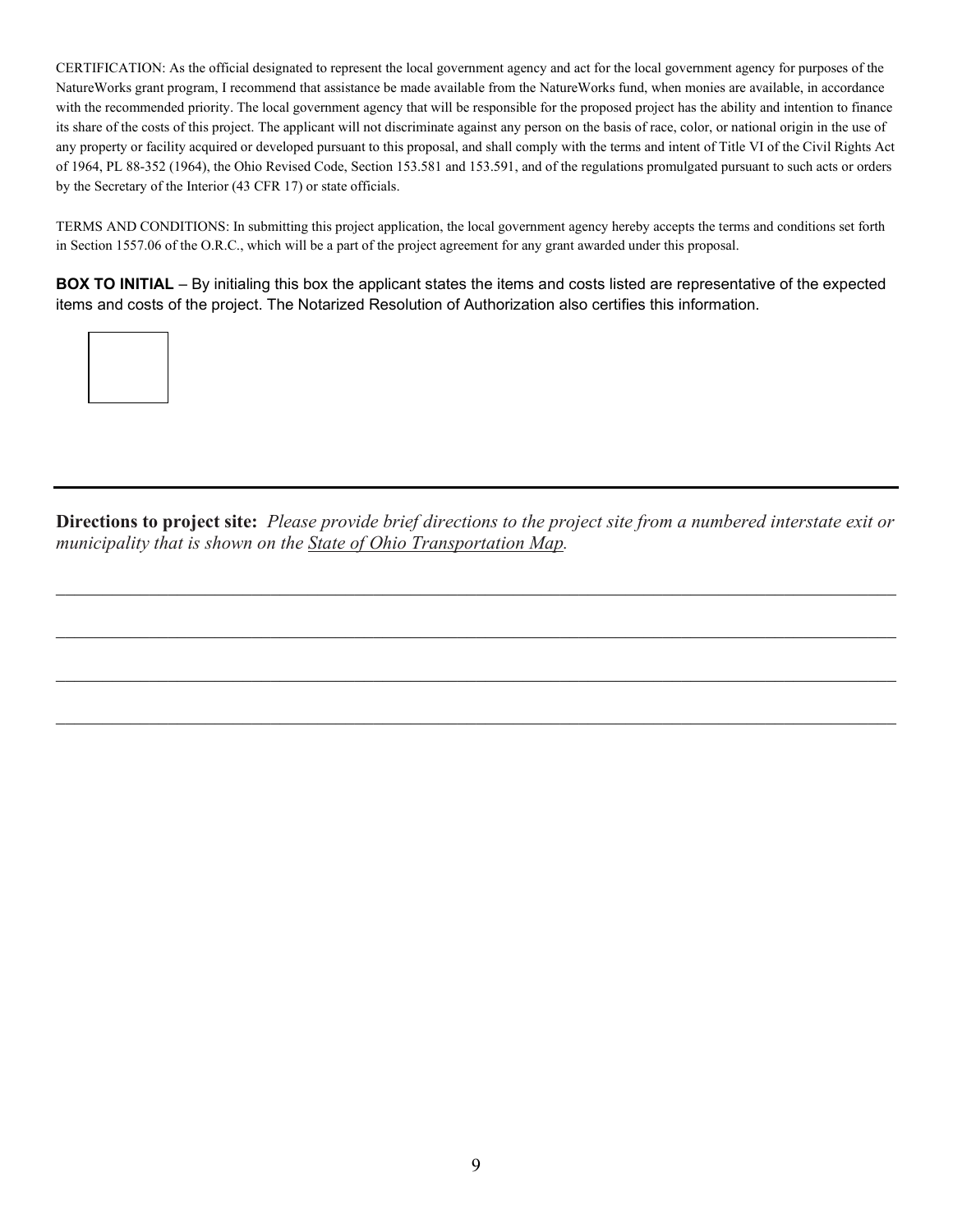# **FORM No. 2: RESOLUTION OF AUTHORIZATION**

**The applicant must utilize an ordinance or resolution documenting authorization for filing this NatureWorks application.** A hand signed certified copy of the ordinance or resolution must be included with the NatureWorks application. *However, if the next meeting of the governing body occurs after the July 15<sup>tht</sup> grant application deadline, the certified Resolution may be submitted to ODNR up to one month after the grant deadline, or by August 15th.* If this situation applies, the applicant must include a brief explanation with their grant application.

Below is an example format for a resolution of authorization to be passed by the governing body of the local government agency. The applicant may use this example format or its own standard format. If applicants are able to obligate the funds required to satisfactorily complete the proposed project within their resolution, they should do so.

WHEREAS, the State of Ohio through the Ohio Department of Natural Resources, administers financial assistance for public recreation purposes, through the State of Ohio NatureWorks grant program and

 $\mathcal{L}_\mathcal{L} = \mathcal{L}_\mathcal{L} = \mathcal{L}_\mathcal{L} = \mathcal{L}_\mathcal{L} = \mathcal{L}_\mathcal{L} = \mathcal{L}_\mathcal{L} = \mathcal{L}_\mathcal{L} = \mathcal{L}_\mathcal{L} = \mathcal{L}_\mathcal{L} = \mathcal{L}_\mathcal{L} = \mathcal{L}_\mathcal{L} = \mathcal{L}_\mathcal{L} = \mathcal{L}_\mathcal{L} = \mathcal{L}_\mathcal{L} = \mathcal{L}_\mathcal{L} = \mathcal{L}_\mathcal{L} = \mathcal{L}_\mathcal{L}$ 

| WHEREAS, the | desires financial assistance under the Nature Works Grant |  |
|--------------|-----------------------------------------------------------|--|
| Program,     |                                                           |  |

NOW, THEREFORE, be it resolved by the \_\_\_\_\_\_\_\_\_\_\_\_\_\_\_\_\_\_\_\_\_\_\_\_\_\_\_\_\_\_\_\_\_\_\_\_ (name of applicant)

That the \_\_\_\_\_\_\_\_\_\_\_\_\_\_\_\_\_\_\_\_\_\_\_\_\_\_\_\_\_\_\_\_\_ approves filing this application for financial assistance. (name of applicant)

That \_\_\_\_\_\_\_\_\_\_\_\_\_\_\_\_\_\_\_\_\_\_\_\_\_\_\_\_\_\_\_\_\_\_\_\_ is hereby authorized and directed to execute (local coordinator) and file an application with the Ohio Department of Natural Resources and to provide all information

and documentation required to become eligible for possible funding assistance.

That the **EXECUTE:** That the **The contract of the funds required** does agree to obligate the funds required (name of applicant)

to satisfactorily complete the proposed project and become eligible for reimbursement under the terms of the **NatureWorks Grant Program.**

### REQUIRED CERTIFICATE OF RECORDING OFFICER

I, the undersigned, hereby certify, that the foregoing is a true and correct copy of resolution adopted by the \_\_\_\_\_\_\_\_\_\_\_\_\_\_\_\_\_\_\_\_\_\_\_\_\_\_\_\_\_\_\_\_\_\_ held on the \_\_\_\_ day in the month of \_\_\_\_\_\_\_\_\_\_\_\_\_, 20\_\_, and that I am a duly authorized to execute this certificate.

 $\_$ (original signature) (title)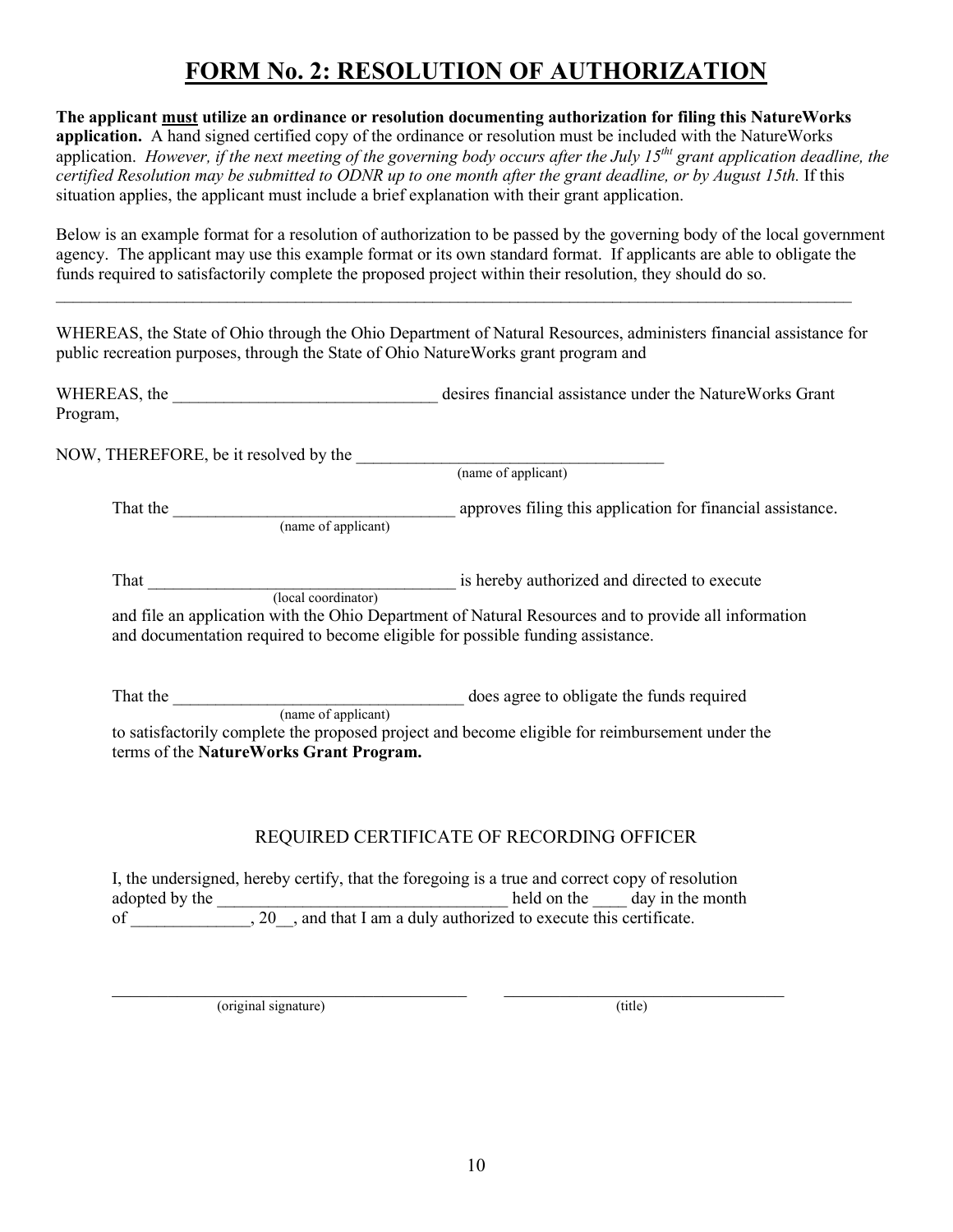# **FORM No. 3: NatureWorks QUESTIONNAIRE**

**This section is a very important element in the evaluation of your application.** Priority rating criteria, associated points and importance hierarchies are listed in this section.

Please provide complete answers to scoring criteria questions  $1 - 6$ . Applicants are encouraged to provide any and all information that could be beneficial. This may include statistics, photographs, survey results, master plans, etc. It is better to provide too much information than not enough. For example, if a survey was done, rather than simply so stating, provide a summary of results or copies of the survey report. Use additional space or pages as needed.

### **Question 1. Purpose and Need: Justification and Explanation**

Why is the project needed? What is the existing problem? How will the project solve this problem or address the need? Need should be identified using specific local data and not just a general statement. Discuss local supply and demand rather than only regional or national information. Community-wide surveys, master plans for specific sites, participation studies, local socio-demographic trends, or other documented public input will have priority over general statements of need. Photographs and/or other visual aids are encouraged.

### **Applicant Response to Question 1**:

| PURPOSE and NEED: JUSTIFICATION and EXPLANATION |               |
|-------------------------------------------------|---------------|
| Only one score will be selected                 | <b>Points</b> |
| In depth explanation and data                   | 25            |
| Moderate explanation and data                   | 20            |
| General explanation and data                    |               |
| Explanation without support of data             |               |
| No explanation and no data                      |               |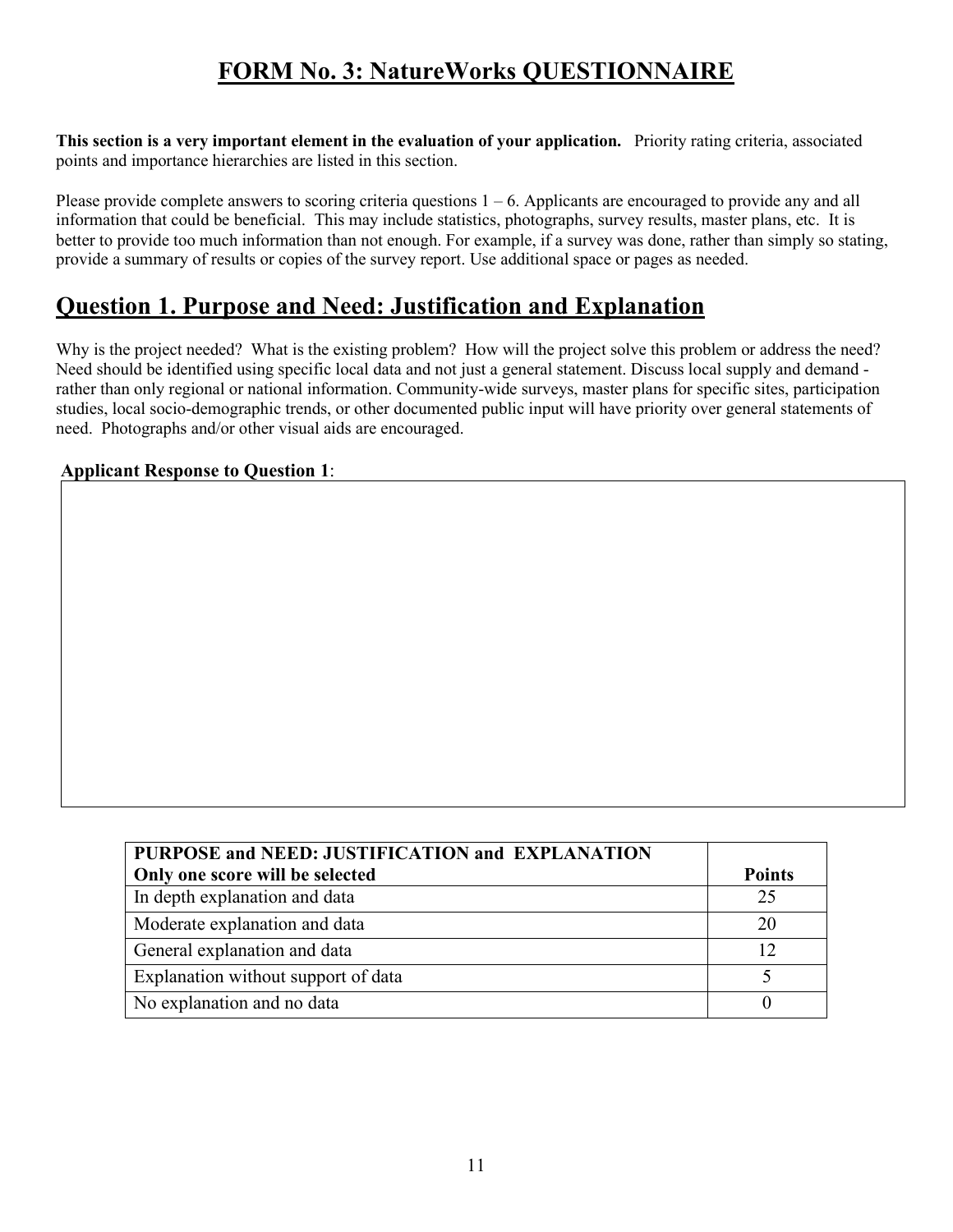### **The following are** *suggested* **approaches to 'Purpose and Need Justification and Explanation' for common project scenarios. Other approaches may also be used.**

### • **Acquisition Projects**

For purposes of conservation: The applicant should discuss and provide documentation of the unique characteristics of the property (i.e. wetlands, flora and fauna, geological features, steams, habitat for rare, threatened, or endangered species, etc.). Are similar public opportunities available in the area?

For purposes of recreation facility development: The applicant should discuss and provide documentation of the local need for the facility (i.e. playgrounds, game fields, camping, etc.).

#### • **Game fields/courts (baseball, soccer, etc. )**

Fields for organized teams and leagues: The applicant should discuss and provide documentation on the following:

- o Number of current and projected activity participants,
- o Number, location, condition etc. of existing fields,
- o Capacity of existing fields/courts versus documented demand (for example a log illustrating that access to participation has been denied due to lack of fields/courts, schedules, etc.)

Fields for casual use: The applicant should discuss and provide documentation on the following:

- o The number and location of similar fields/courts in the project area.
- o Condition and level of use of other fields/courts, estimated number of people not being served.

Rehabilitation or replacement of fields/courts: In addition to the above, applicant should discuss and provide documentation on the following:

- o How current field/court conditions have resulted in canceled games, injuries, etc.
- **Niche facilities like skate parks, climbing walls, disc golf courses, BMX tracks, etc.**

Applicant should discuss and provide documentation on the following:

- o Existence, location, or lack of similar facilities in the vicinity
- $\circ$  Capability of existing facilities in the area to meet demand (i.e. number of people able to use the facility at one time vs. the number of people not served, desirability of features at other park(s)
- o Expectation of use at the proposed niche facility. Demographic group served and expected benefits to community.
- **Playgrounds (new and replacement)**

Applicants should discuss:

- o Target demographic group(s) (age, etc.) for the playground. Approximate number of individuals in group(s).
- o Number, location and condition of other playgrounds that service the same demographic group(s).

#### • **Pools, Spray Parks, etc. (new and rehabilitation/replacement)**

New facilities: The applicant should discuss and provide documentation on the following:

- o Existence and location, or lack of similar facilities in the vicinity
- o Unmet satisfaction of local need

Rehabilitation/replacement: The applicant should discuss and provide documentation on the following:

- o Condition, problems and age of existing facility,
- o Number of people using the pool,
- o Additional maintenance costs due to current condition,
- o Closures, etc.

#### • **Restrooms (new and rehabilitation/replacement)**

The applicant should discuss and provide documentation on the approximate number of park users, number, condition and capacity of existing park restrooms, etc.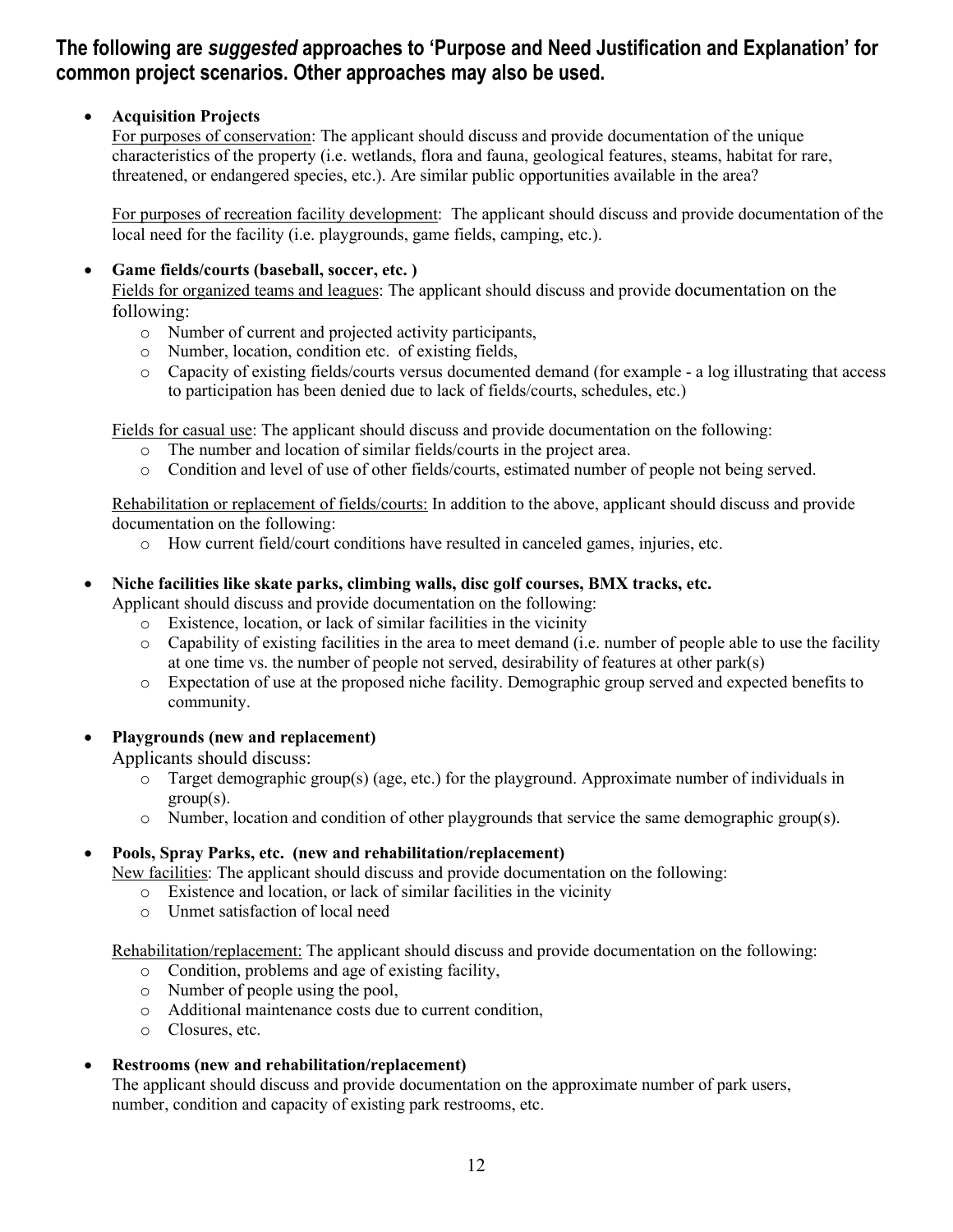#### • **Shelters and Picnic Areas (new and replacement)**

Shelters: The applicant should discuss and provide documentation on the following:

- o Approximate number of park users
- o Number of existing shelters
- o Approximate current use of existing shelters
- o Similar shelters and picnic areas in the vicinity, etc.

Reserved Shelters: The applicant should discuss and provide documentation on the following:

- o Approximate number of park users
- o Number of existing shelters used for reservations, along with schedules showing that these are heavily scheduled.
- <sup>o</sup> Similar shelters and picnic areas in the vicinity; etc.
- **Support Facilities (parking, access roads, utilities, pathways, landscaping, restrooms, etc.)**

The applicant should discuss and provide documentation on the following:

- o Safety issues
- o Expected changes in park usage
- o Improvement of park experience, etc.

#### • **Trails (new and rehabilitation/replacement)**

Loop Trails (typically within a park, trail loops back to trailhead.) The applicant should discuss and provide documentation on the following:

- o Miles, location, condition, etc. of existing similar trails in the area
- o Capacity of existing trails to fulfill demand

Linear/linking trails (typically link trail systems, communities or features within communities like parks, schools, libraries, business areas, historic sites, etc.) The applicant should discuss and provide documentation on the following:

- o Facilities or communities that will be linked
- o Anticipated number of people that will use the new trail
- o Number of people currently using adjacent trail (if linking to an existing trail)

Trail Rehabilitation: The applicant should discuss and provide documentation on the following:

- o Existing condition
- o Current usage
- o Safety issues, etc.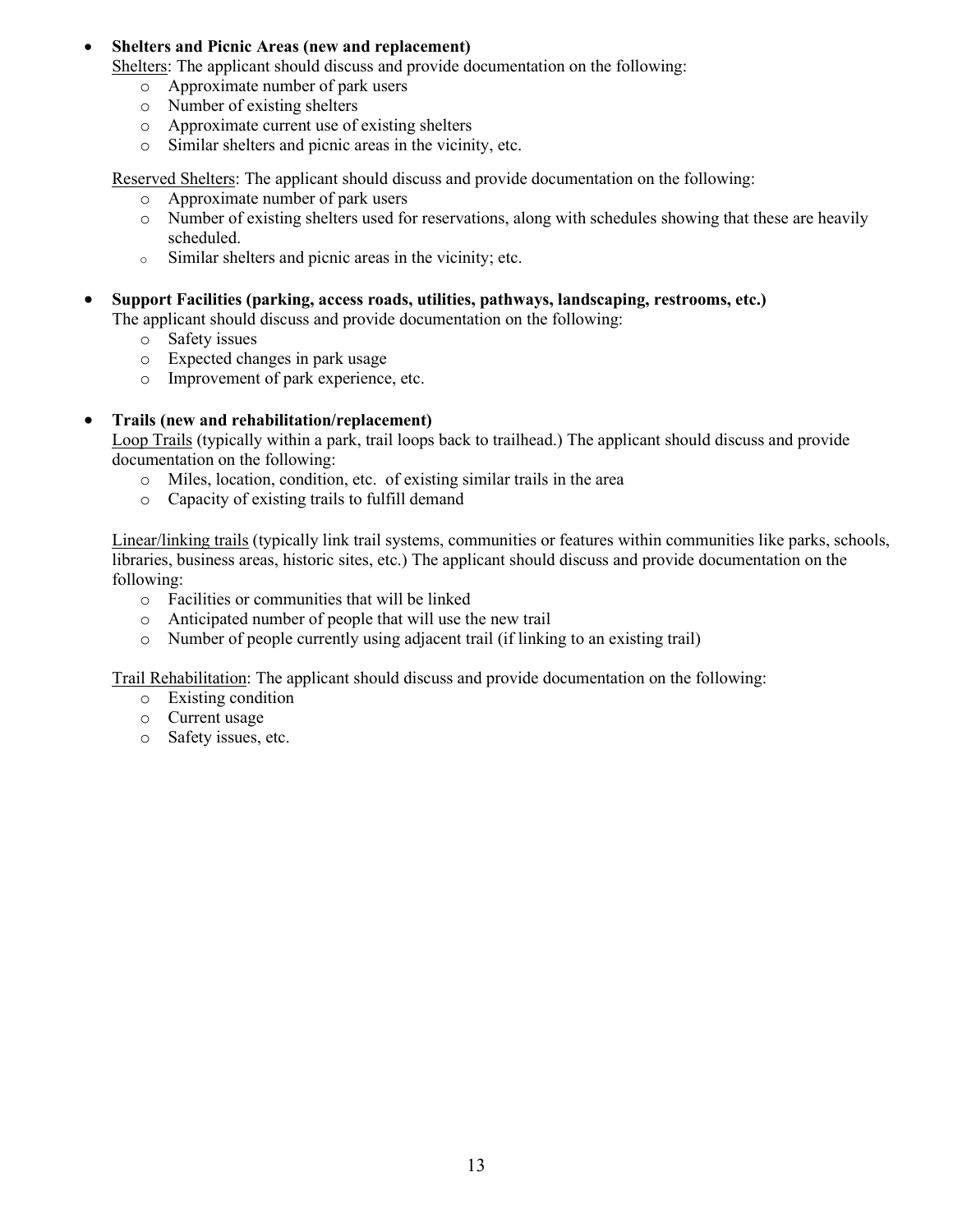# **2. Documentation of Local Funds:**

**A Resolution of Authorization (see page 10) is required. A resolution wherein the applicant obligates funds for the project is strongly preferred.** Applicants must also describe and provide evidence of local financing and adequate cash flow to complete the project. Evidence of financial capability includes, but is not limited to:

- o Approved budgets with a specific line item for the project o A bank accounts specifically for the project, with verificat
- A bank accounts specifically for the project, with verification of available funds
- o Park levies
- o Documented pledges with donor signatures of donated cash, property, material, equipment time, labor, etc.
- o Documented awarded grants
- o Other

**Applicant Response to Question 2**:

| <b>Scoring criteria</b> (only one score will be selected)                                                                                                                                                                                                                                                                                                                  | <b>Points</b> |
|----------------------------------------------------------------------------------------------------------------------------------------------------------------------------------------------------------------------------------------------------------------------------------------------------------------------------------------------------------------------------|---------------|
| Signed Resolution, plus documentation of funding for entire project: Any or all of the following:<br>Approved bank loan, bank account specific to project, treasurer/auditor's budget with a dedicated line item<br>for the project, identification of a park levy solely for capital improvements within the park, fundraising<br>receipts, signed donation pledges, etc. | 10            |
| Signed Resolution plus partially identified funds. This might include any or all of the following: Approved<br>bank loan, bank account specific to project, budget with a dedicated line item from the treasurer/auditor,<br>identification of a park levy solely for capital improvements within the park, signed donation pledges, etc.                                  |               |
| <b>Signed Resolution only (obligating funds)</b>                                                                                                                                                                                                                                                                                                                           |               |
| Signed Resolution only that does not obligate funds.                                                                                                                                                                                                                                                                                                                       |               |
| ODNR knowledge of local financial difficulties                                                                                                                                                                                                                                                                                                                             | Deduct        |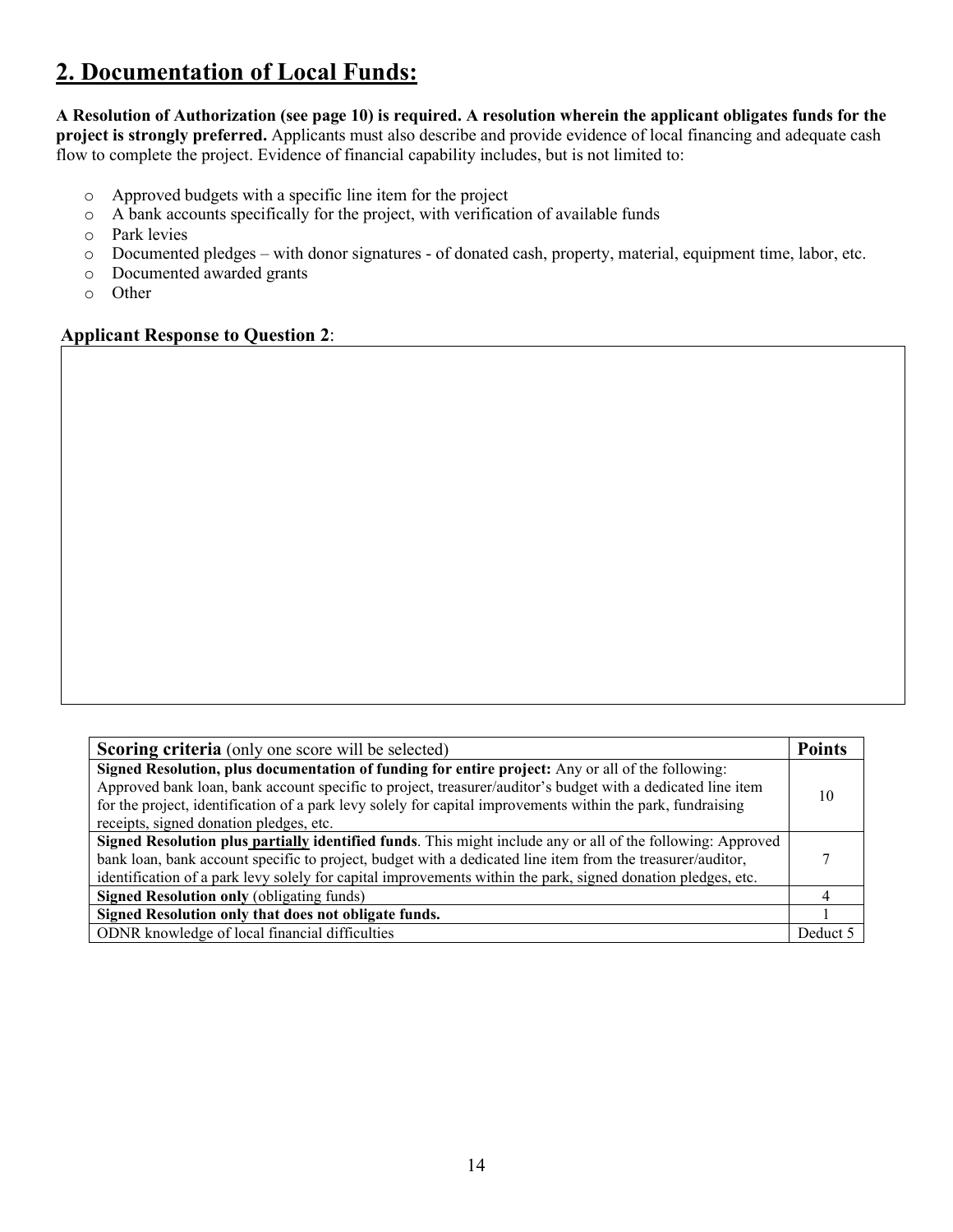# **3. Operation and Maintenance**

The applicant should provide information and/or evidence that the future operation and maintenance of the proposed grant project (acquisition or development) has been thoroughly considered. Discuss specific plans to address maintenance of the grant project, the operation/maintenance budget, operation/maintenance staffing including skills, etc. Include written maintenance plan/schedule for park facility, if available. The condition of the site (if applicable), as observed by ODNR staff, as well as other parks and/or public outdoor areas the applicant operates may be considered during scoring.

#### **Applicant Response to Question 3**:

| Scoring criteria                                                                       | <b>Points</b> |
|----------------------------------------------------------------------------------------|---------------|
| Acceptable operation and maintenance plan for grant project submitted with application |               |
| No documented operation and maintenance plan                                           |               |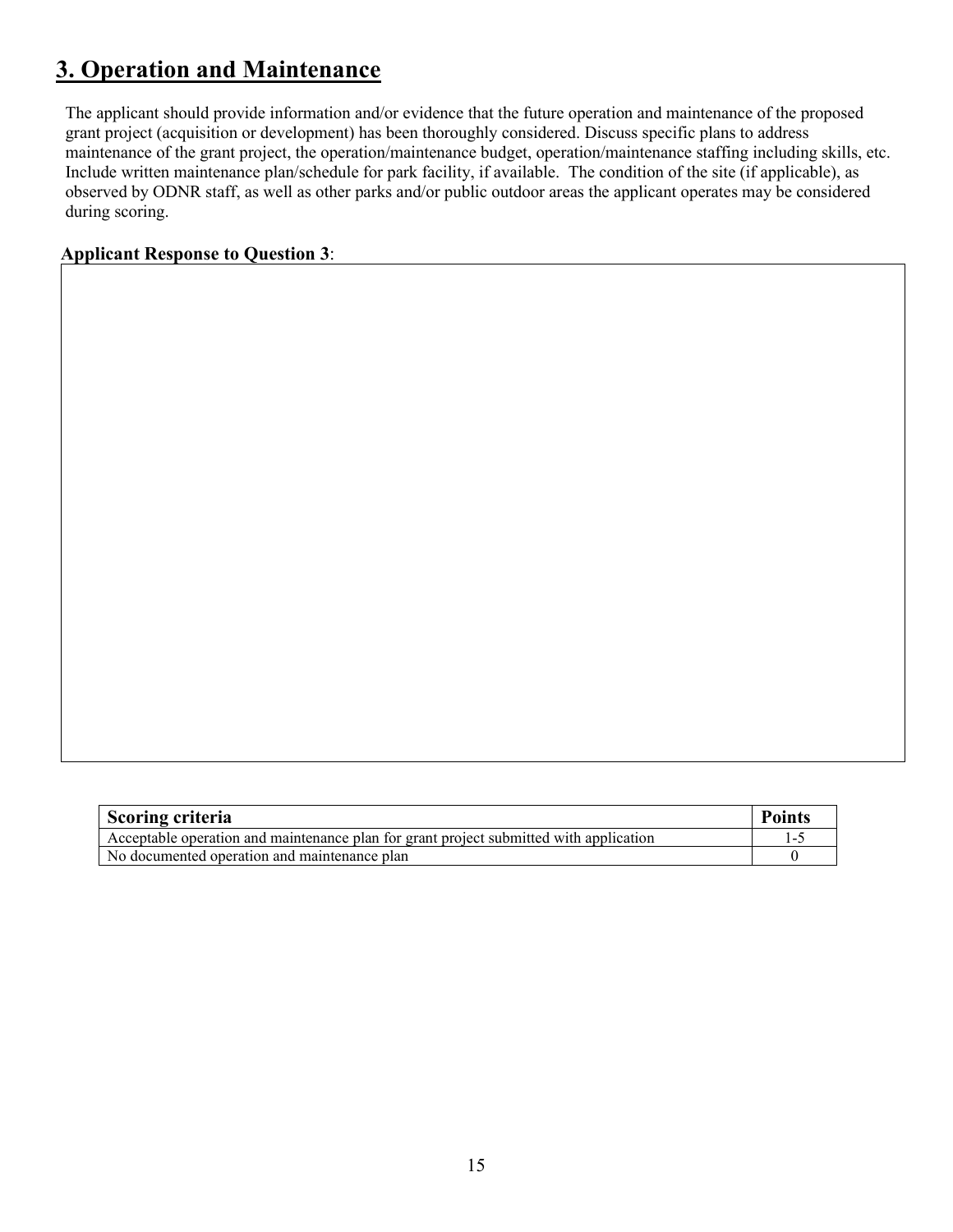### **4. Accessibility**

All projects funded through the NatureWorks program must be accessible to the general population, including those with disabilities. Types of outdoor recreation facilities vary greatly – from outdoor climbing walls to playgrounds to paved trails. While all parts of an outdoor recreation facility might not be accessible, the following minimum accessibility accommodations are **required,** as applicable:

- o **Path to Project:** A barrier-free, reasonably accessible clear path (*i.e. route free of barriers like curbs, timber edges, large rocks, steep slopes, steps, etc.*) from parking area (if no parking, other access point) to the funded facility.
- o **Accessible Feature:** An accessibility feature whereby disabled persons can gain *some* access to the funded facility (for example, a transfer platform on a play structure or one accessible section of a trail).
- o **Interior Spaces and ADA standards**: All applications for proposed restrooms and/or structures with an 'interior' (for example, a nature education center) must utilize a design that is fully accessible per ADA standards.

The applicant should describe or identify how the project meets, or will meet, minimum accessibility requirements (sufficient documentation is required).

#### **Applicant Response to Question 4:**

| <b>Scoring criteria</b> (all applicable categories will be selected)                                 |          |
|------------------------------------------------------------------------------------------------------|----------|
| The applicant has illustrated or described how the project meets minimum accessibility requirements. |          |
| The project contains additional design elements that accommodate the needs of a special population   |          |
| group (non English speaking, vision or hearing impaired, elderly groups who need provisions for safe |          |
| accessibility, etc.)                                                                                 |          |
| The project contains additional elements to accommodate the needs of <b>more than one</b> special    |          |
| population group (non English speaking, vision or hearing impaired, etc.)                            |          |
| The applicant has NOT illustrated or described how the project meets minimum accessibility           | Deduct 2 |
| requirements.                                                                                        |          |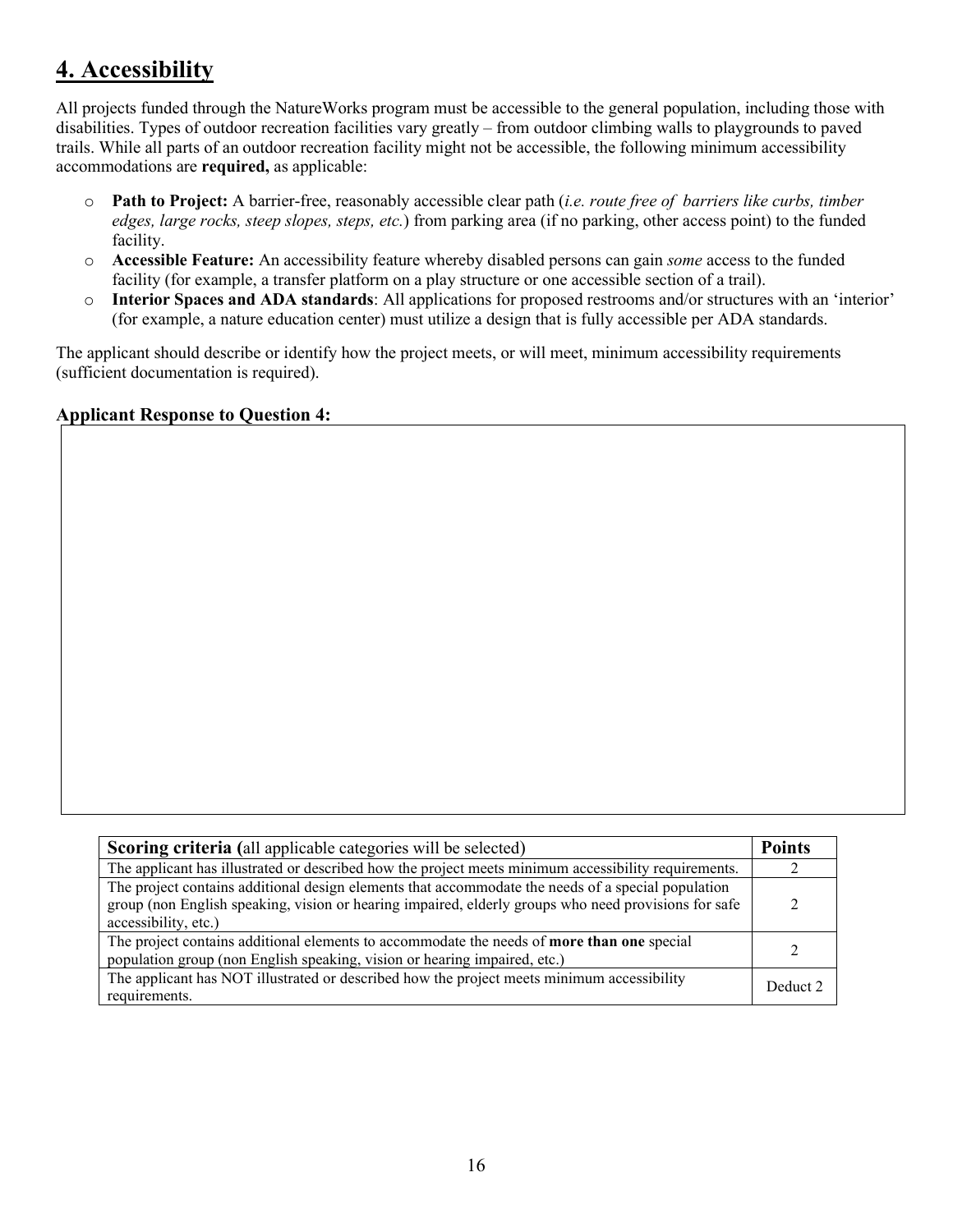# **5. Planning**

Several options must be considered at a conceptual level when planning a NatureWorks project. Feedback and discussion with stakeholders with different perspectives is also critical to a useful and successful plan.

The applicant should briefly describe the planning process used to come up with the project. Has an overall plan been completed and approved for the site? Were any alternative solutions considered? (For example: a different location on the site, a different design for the facility, a different project, etc.) If so, why was the submitted project determined to be the best solution to satisfy the need or solve the problem? If a planning process occurred, documentation of that process is required.

### **Applicant Response to Question 5**:

| Scoring criteria (all applicable categories will be selected)                             |  |
|-------------------------------------------------------------------------------------------|--|
| There is an approved plan for the site and the project is a component of that plan.       |  |
| Evidence is presented that alternatives were considered during project conceptualization. |  |
| No documented planning efforts                                                            |  |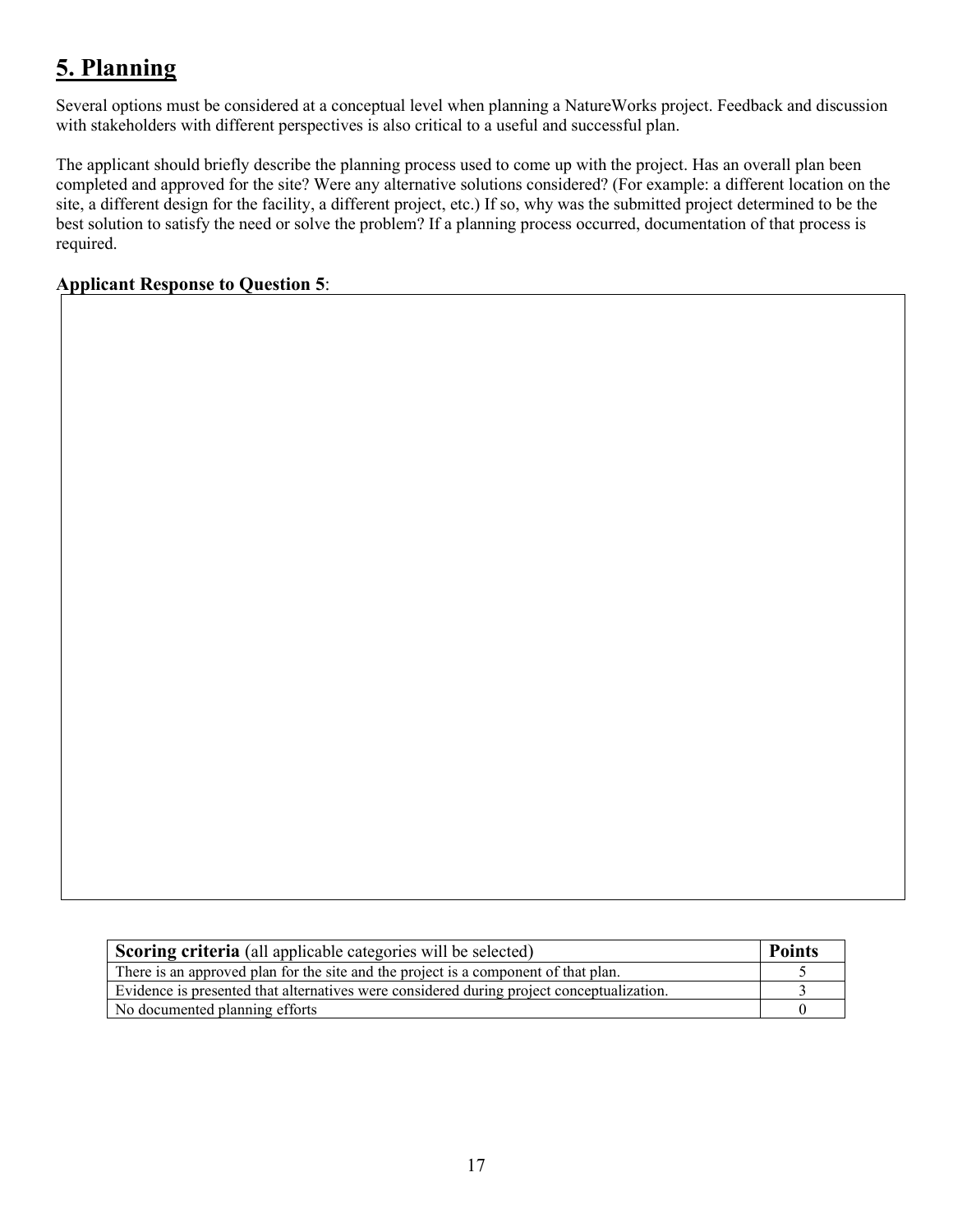# **6. Public Participation**

Public/citizen participation at the local level must be part of project planning. This can be accomplished via public meetings for the project, review by special interest groups, advisory councils, special boards, public notices, news releases, completion of a publicly approved parks plan, citizen surveys, agency hosted interactive internet sites, etc. Please describe and provide documentation of public/citizen participation associated with the project. Documentation may include include copies of public meeting notices, meeting attendance sheets, copies of meeting minutes, results of public surveys, comments from the public, letters of support.

### **Applicant Response to Question 6**:

| <b>Scoring criteria</b> (a or b or c will be selected, d may also be selected)                                                                                                                                         | <b>Points</b> |
|------------------------------------------------------------------------------------------------------------------------------------------------------------------------------------------------------------------------|---------------|
| a. Project involved extensive public participation, and opportunity for comment, that was                                                                                                                              |               |
| specific to the proposed grant project. (i.e. special public meetings, surveys, project                                                                                                                                | 10            |
| advisory group, etc.) Participation must have occurred prior to submission of application.                                                                                                                             |               |
| b. Project involved public participation and opportunity for comment. (i.e. special public<br>meetings, surveys, project advisory group, etc.) Participation must have occurred prior to<br>submission of application. |               |
| c. Project involved minimal public participation prior to submission of application<br>(i.e. minutes from a regular council meeting that addressed the project prior to submission,<br>$etc.$ )                        |               |
| d. Project endorsed by local organizations or special interest groups                                                                                                                                                  | $1 - 3$       |
| No documented public participation efforts prior to submission of application                                                                                                                                          |               |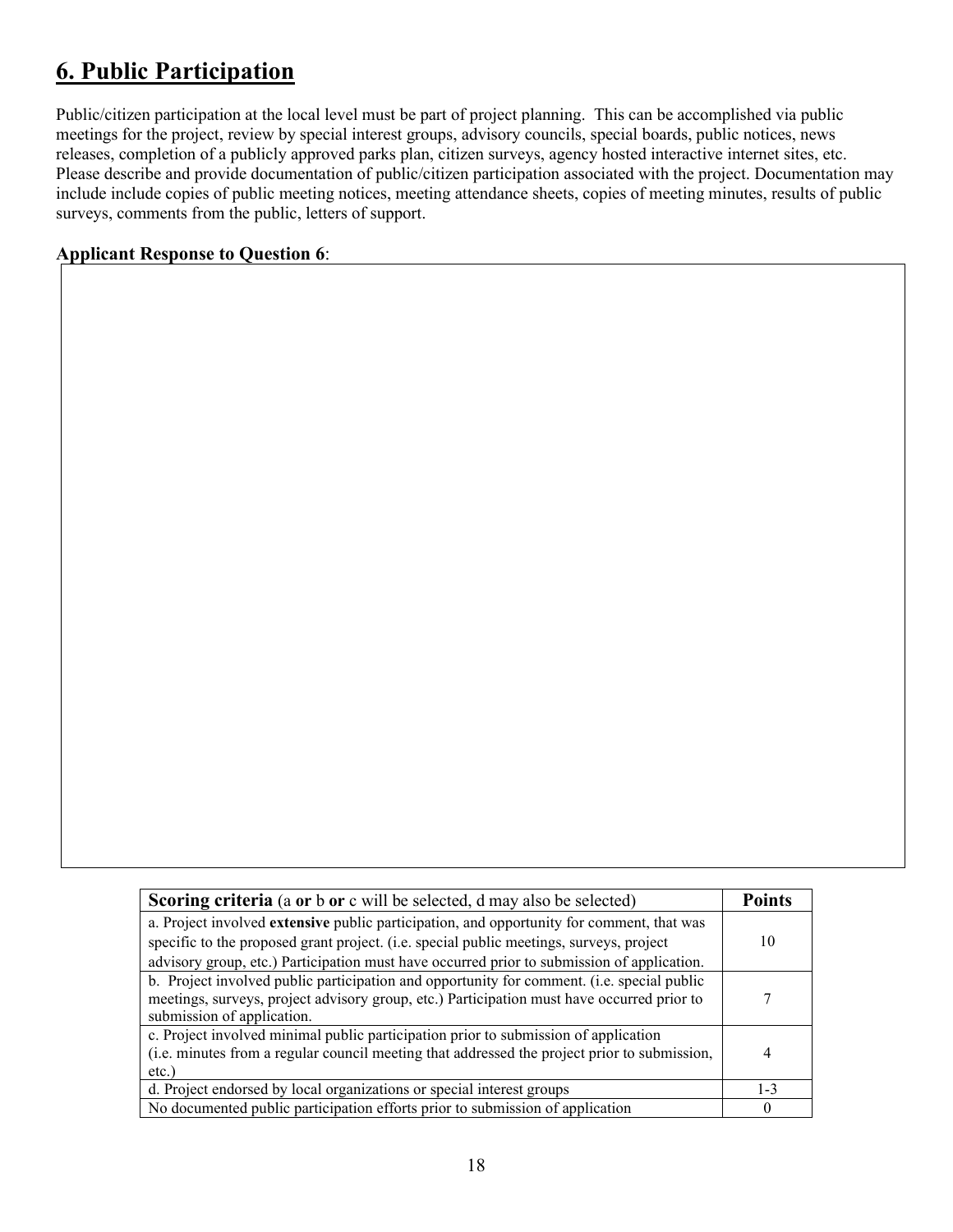# **Other Scoring Criteria**

The following criteria are provided as an FYI. Scoring will be determined for these criteria during application review. There is no need to provide 'answers' for these criteria, however, please feel free to attach additional information that could impact the application score (for example, documentation of partnerships, donations, and/or other documentation).

### **Outdoor Recreation**

While acquisition and many development projects are eligible under the NatureWorks program, some types of projects have a higher scoring priority than others.

| Scoring Criteria for type of project<br>(If your application contains more than one component (e.g. a new play structure and a parking lot),<br>the component that is clearly the most costly for which grant assistance is requested will be<br>considered the 'type of project'.) | <b>Points</b> |
|-------------------------------------------------------------------------------------------------------------------------------------------------------------------------------------------------------------------------------------------------------------------------------------|---------------|
| Development of outdoor recreation facilities                                                                                                                                                                                                                                        | 20            |
| Acquisition of new parkland                                                                                                                                                                                                                                                         |               |
| Development of a support facility that will make park significantly more user friendly                                                                                                                                                                                              |               |
| Development of a support facility                                                                                                                                                                                                                                                   | 10            |
| Project is a support facility for future development                                                                                                                                                                                                                                | ◠             |

#### **Reasonable Project Costs**

The NatureWorks grant program is intended to reimburse reasonable costs of acquisition and development. In the case of acquisition, the approved appraised value is the basis for reimbursement. In the case of development, the grant program does not reimburse for features included due to the location of the project (for example: historic districts) or that are deemed to be excessively high.

| <b>Scoring Criteria</b>                              |  |
|------------------------------------------------------|--|
| Costs are in line with similar projects              |  |
| Costs appear excessively high or unrealistically low |  |

#### **Partnerships**

Applicants who have received (within the last two calendar years of application deadline), or will receive, donations of tangible value from private entities *for purposes of this project* will receive additional points. Signed documentation (e.g. signed intent to donate letter from donor(s) or proof of donation) is required.

| <b>Scoring</b><br>Criteria                                                | $\mathbf{v}_{\text{oints}}$ |
|---------------------------------------------------------------------------|-----------------------------|
| $\vert$ Project partnership(s). Contribution(s) must be of tangible value | . .                         |

#### **Site Suitability**

The project site must be suitable for the proposed development.

| <b>Scoring Criteria</b>                                                      | <b>Points</b> |
|------------------------------------------------------------------------------|---------------|
| Site is well suited for project                                              |               |
| Site is acceptable for project, however there are one or more minor concerns |               |
| Site is NOT suited for project                                               | Deduct 25     |

#### **Completeness of Application**

Applications should be complete by the application deadline. A complete application includes all signed forms, clearly labeled maps, and all other requested application components. (Form #2 may be submitted until 8/15/22 without penalty.)

| <b>Scoring Criteria</b>                                                                                   | <b>Points</b> |
|-----------------------------------------------------------------------------------------------------------|---------------|
| Application is complete upon receipt by ODNR with postmark date on or before July 15th                    |               |
| Application is nearly complete upon receipt by ODNR with postmark date on or before July 15th             | $1 - 3$       |
| Application is missing major components upon receipt by ODNR with postmark date on or before<br>July 15th | Deduct 5      |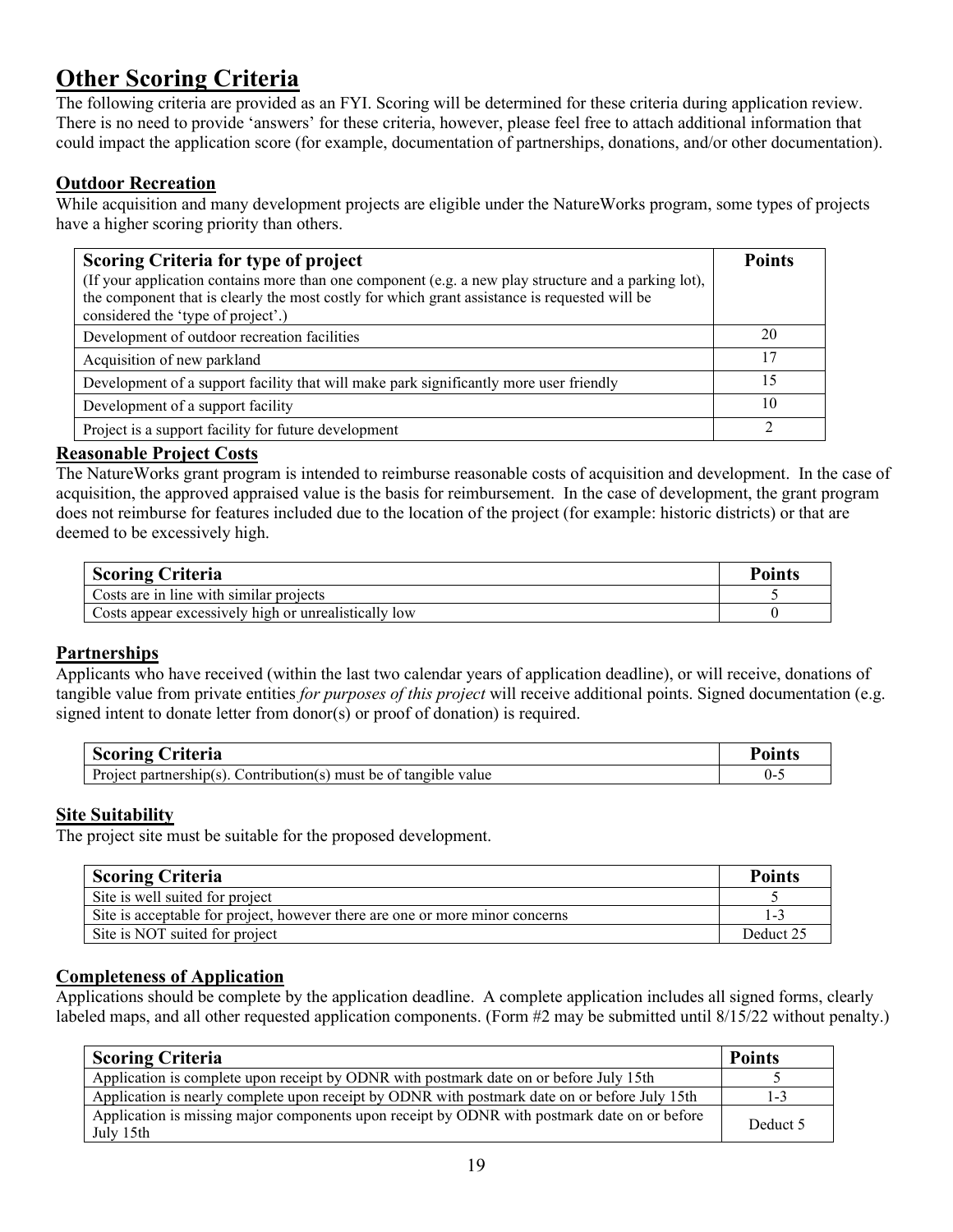### **High Priority Recreational Opportunities**

| <b>Scoring Criteria</b> (all applicable criteria will be selected)                                                       | <b>Points</b> |
|--------------------------------------------------------------------------------------------------------------------------|---------------|
| Acquisition and or protection of land primarily for preservation of habitat, wetlands, forests, rivers,<br>and/or lakes. |               |
| Primarily a land-based trail project                                                                                     |               |
| Primarily paddler access to waterway                                                                                     |               |
| Replacement/renovation/adaptation of existing deteriorated or outdated publicly used park facility.                      |               |

### **Additional Considerations**

### **Compatible with Private Recreation**

Projects should not compete with local private for-profit recreation enterprises of the same type.

| <b>Scoring Criteria</b>                                                                            | <b>Points</b> |
|----------------------------------------------------------------------------------------------------|---------------|
| Project is not compatible with private sector and will significantly compete with existing private | Deduct        |
| sector business.                                                                                   |               |

### **Previous ODNR grants and the applicant's grant performance history, if applicable.**

ODNR maintains this information, there is no need to provide it or request it from ODNR

| <b>Scoring Criteria</b> (all applicable criteria will be selected)                       | <b>Points</b>  |  |
|------------------------------------------------------------------------------------------|----------------|--|
| Potential first time NatureWorks grant recipient (NatureWorks rounds 13 through 27 only) | 8              |  |
| One previous NatureWorks grant (NatureWorks rounds 13 through 27 only)                   |                |  |
| Two previous NatureWorks grants (NatureWorks rounds 13 through 27 only)                  | $\mathfrak{D}$ |  |
| Three or more previous NatureWorks grants (NatureWorks rounds 13 through 27 only)        | $\theta$       |  |
| Past LWCF grants (since LWCF inception):                                                 | $0 - 3$        |  |
| None $(3)$ , One $(2)$ , Two $(1)$ , Three or more $(0)$                                 |                |  |
|                                                                                          | Deduct 5       |  |
| Extension of time granted on a previous LWCF or NatureWorks grant (one-time deduction)   | per six        |  |
|                                                                                          | month          |  |
|                                                                                          |                |  |
| Unresolved known issues with past grant projects, especially LWCF projects               |                |  |

### **Other application considerations:**

| <b>Scoring Criteria</b>                                                                                                                | <b>Points</b>      |
|----------------------------------------------------------------------------------------------------------------------------------------|--------------------|
| Applicant's only NatureWorks application or first priority NatureWorks application                                                     | 25                 |
| Other than first priority application                                                                                                  |                    |
| Lack of veracity in grant application                                                                                                  | Deduct<br>$1 - 10$ |
| The applicant's specific project has already received 50% or more of requested funding in a prior<br>year through LWCF or NatureWorks. | Deduct 25          |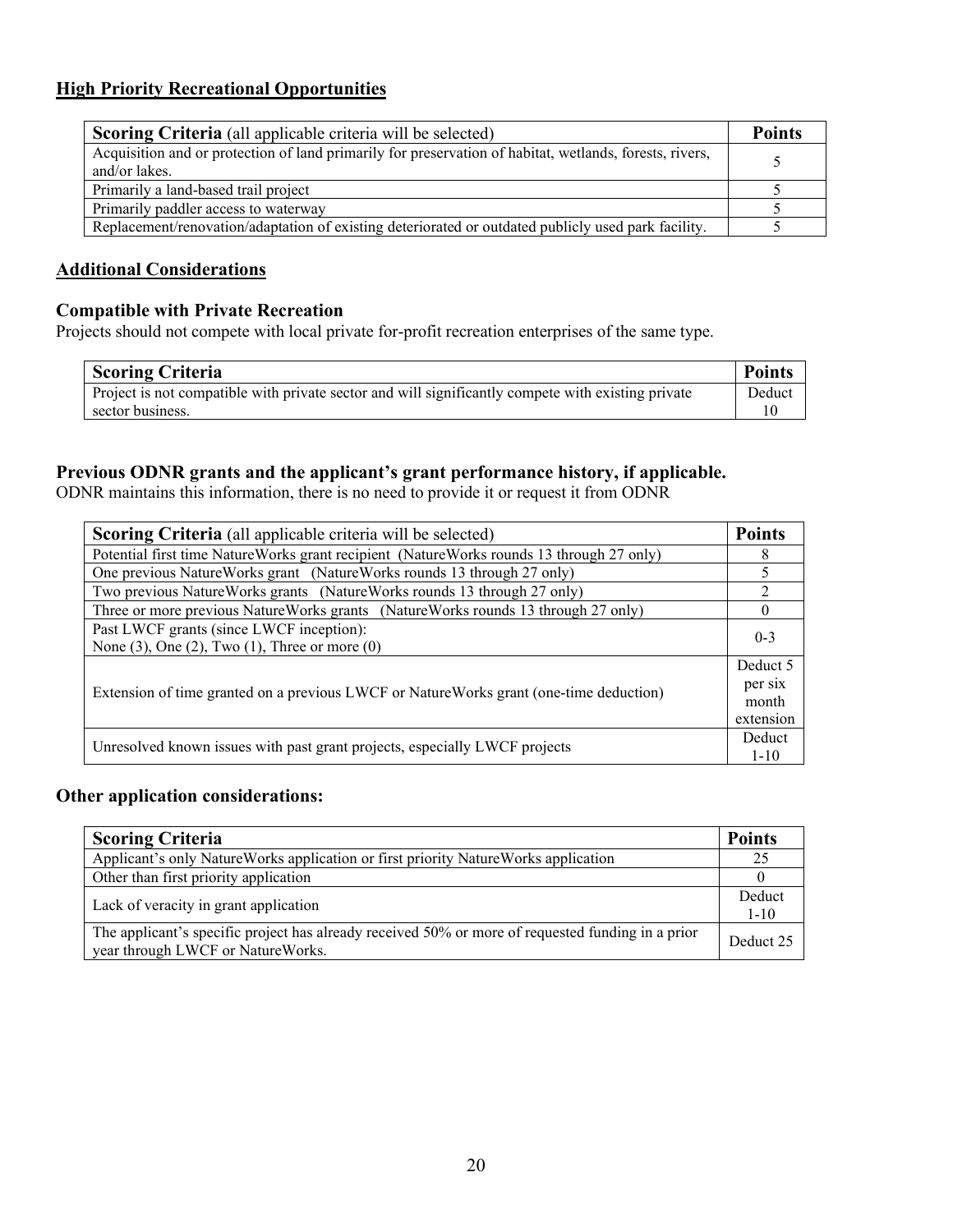### **Attachments**

The following attachments (1-5) are required with your application:

### **1. Evidence of Ownership**

For the land parcel(s) being developed or acquired with this application, provide a copy of the deed(s) and/or property ownership information from your county auditor. If the applicant leases the property, a copy of the non-revocable lease is required (minimum 15-year term, through 2037). Property leased from a school district is not eligible for NatureWorks funding.

### **2. Boundary Map**

A Project BOUNDARY MAP\*\* is required. This map should be an accurate map of the property described in the deed or lease, typically a tax map, county auditor's map (usually available online) or survey. The Boundary Map will be an exhibit to the grant agreement for awarded projects.

The Boundary Map must:

Be to scale and/or have dimensions for each boundary line.

Show all boundaries, adjacent streets, prominent landmarks, property lines, etc.

**Indicate North.** 

Indicate the political subdivision location, project title, project sponsor and project site acreage on the map.

Show an outline around any area(s) of the project site intended for, or currently in, non-recreational use (municipal water towers, cell towers, fire stations, etc.). Label such areas as excluded. Upon approval by ODNR, excluded areas will be omitted from the grant project boundary area that must remain in public outdoor recreational use during the COMPLIANCE period.

#### **\*\*The following signed project sponsor's statement must be added to the project Boundary Map:**

As an official designee of the sponsor, I certify that the sponsor understands that the property identified on this Boundary Map cannot be converted from public outdoor recreation during the COMPLIANCE period without the written approval of the Director of the Ohio Department of Natural Resources.

| Local Coordinator – Printed Name | ocal C<br>Coordinator - Original Signature | Jate |
|----------------------------------|--------------------------------------------|------|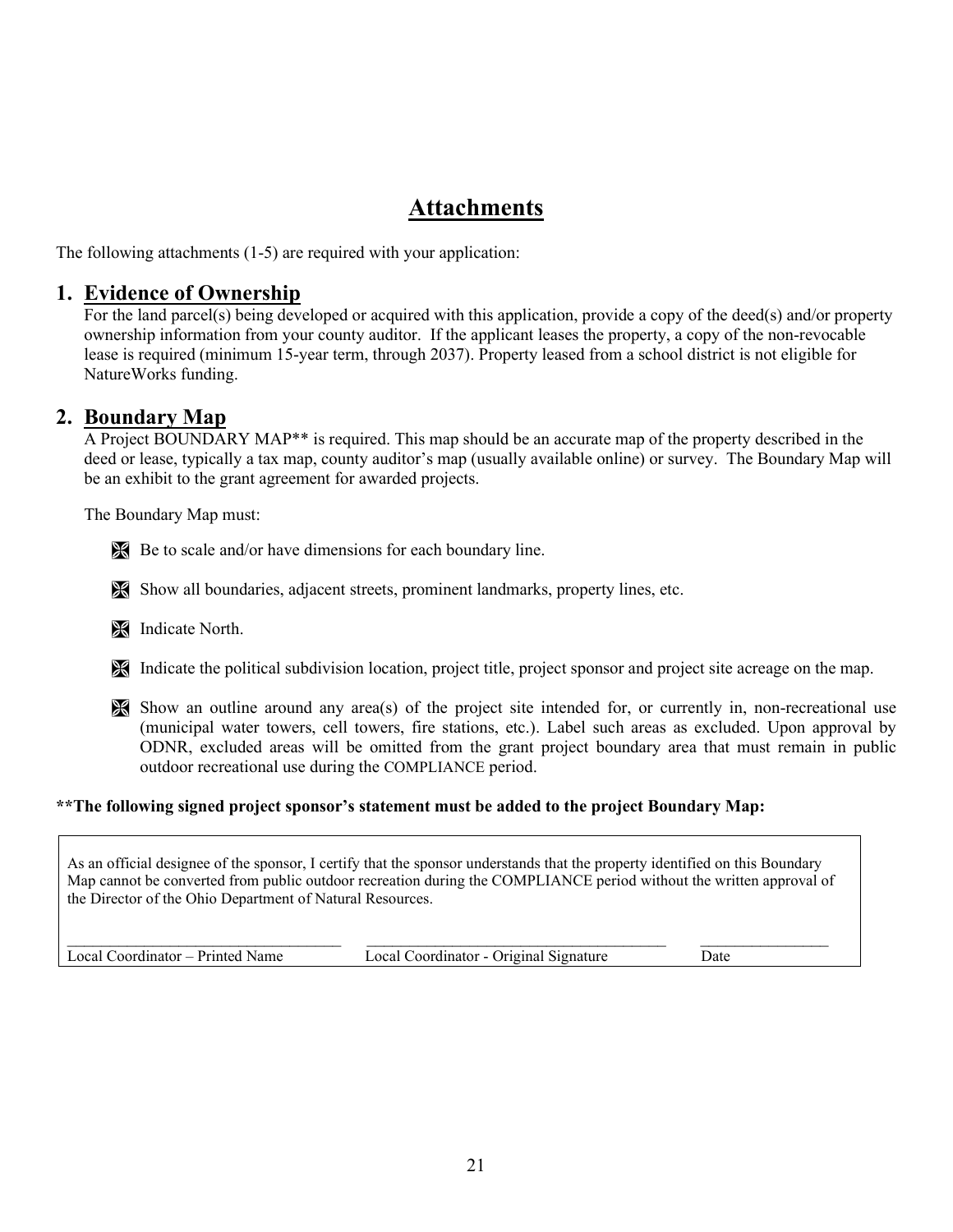### **3. Site Vicinity/Location Map**

Please submit a highway, street, county or other map(s) that will **clearly** locate your project in relation to nearby streets, highways, towns and other landmarks. Include the name of the applicant, project title and county on the map. Indicate north on map. Maps from online mapping sites are acceptable.



Example: Vicinity Map Example: Site Location Map Directions to the Statehouse



### **4. Existing Use Map**

Please submit a map or, if easier, copy of an aerial photo (can be downloaded from an online site) showing all existing development within the entire Boundary Map area. Please be sure to label existing facilities and indicate property lines.

### **5. Proposed Plan for Site**

Please submit a site plan showing all proposed development that will be part of the grant project. If additional improvements are planned, **but are not proposed as a part of this grant project**, please indicate as FUTURE on the plan. Please be sure to label existing facilities and show the property lines. Maps may be carefully hand drawn, but should be at least approximately 'to scale'.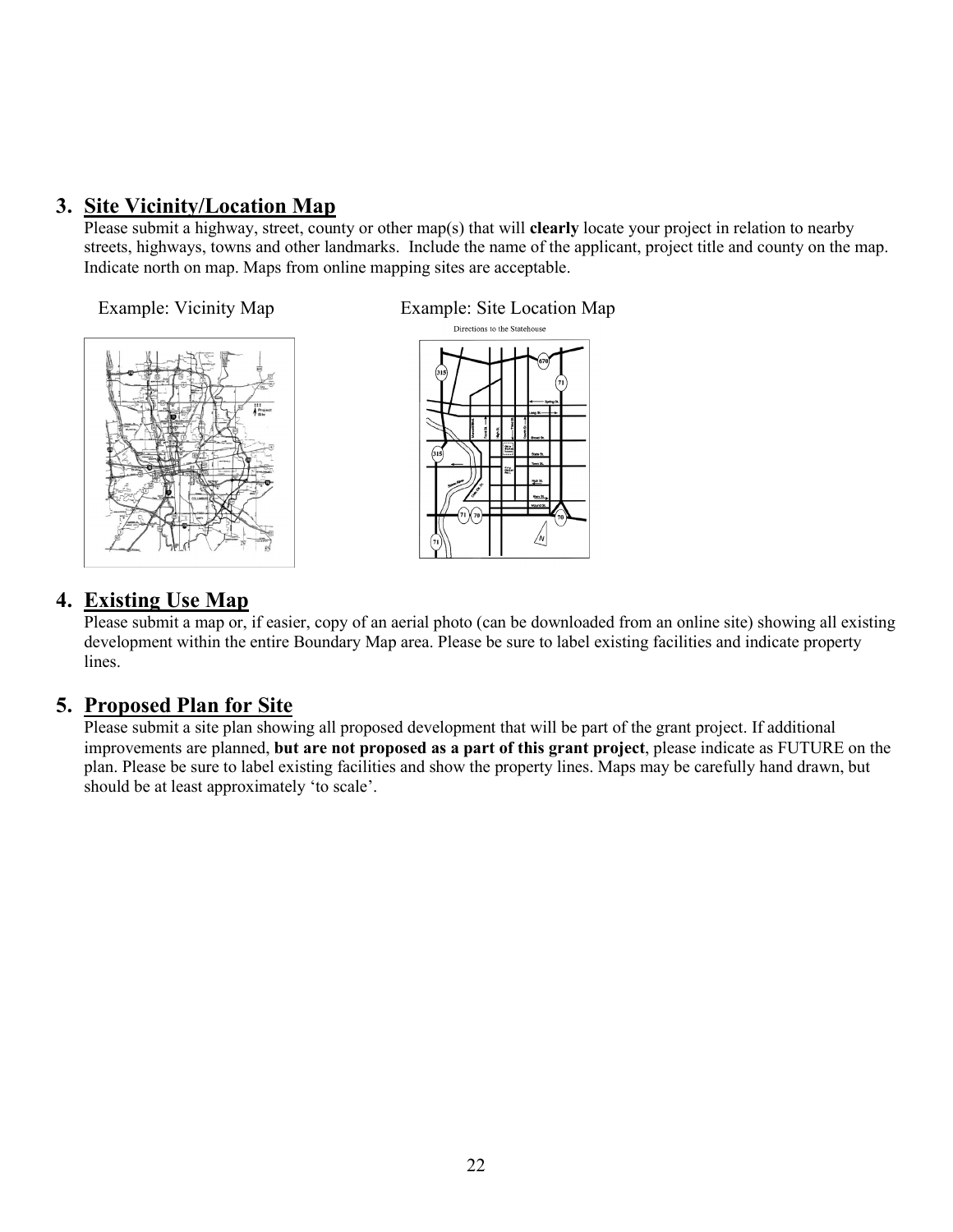### **FORMS Nos. 4A, 4B, & 4C**

### **COST ANALYSIS SCHEDULES AND PROJECT COST SUMMARY**

NatureWorks grants may cover costs applicable to acquisition, design and engineering, direct labor, construction contracts, special service contracts, phase one archaeological surveys, equipment rental and materials purchased for the project.

### **FORM No. 4A: ACQUISITION COST ANALYSIS SCHEDULE**

**Instructions:** List the property to be acquired by parcel number. Costs of appraisals incurred by the project sponsor that are **required and approved by ODNR** are eligible for cost-share through NatureWorks.

| Parcel Number  | Acreage | <b>Estimated Fair</b><br>Market Value of<br>Parcel | Estimated Value of<br><b>Existing Non Recreation</b><br>Property Improvements<br>$(if applicable)*$ | Estimated<br>Appraisal Cost | <b>Total Estimated Grant</b><br>Eligible Purchase Price |
|----------------|---------|----------------------------------------------------|-----------------------------------------------------------------------------------------------------|-----------------------------|---------------------------------------------------------|
|                |         |                                                    | Deduct: \$                                                                                          |                             | $=$ $\lambda$                                           |
|                |         |                                                    | Deduct: \$                                                                                          |                             | $=$ \$                                                  |
|                |         |                                                    | Deduct: \$                                                                                          |                             | $=$ S                                                   |
|                |         |                                                    | Deduct: \$                                                                                          |                             | $=$                                                     |
| <b>TOTALS:</b> |         |                                                    |                                                                                                     |                             |                                                         |

\* For example: A house on the property that will not have an outdoor recreational use

Additional Costs: Required Project Acknowledgement Sign \$ Other (describe) \_\_\_\_\_\_\_\_\_\_\_\_\_\_\_\_\_\_\_\_\_\_\_\_\_\_ \$ \_\_\_\_\_\_\_\_\_\_ **Grand Total of all Proposed Acquisition Costs \$ \_\_\_\_\_\_\_\_\_\_**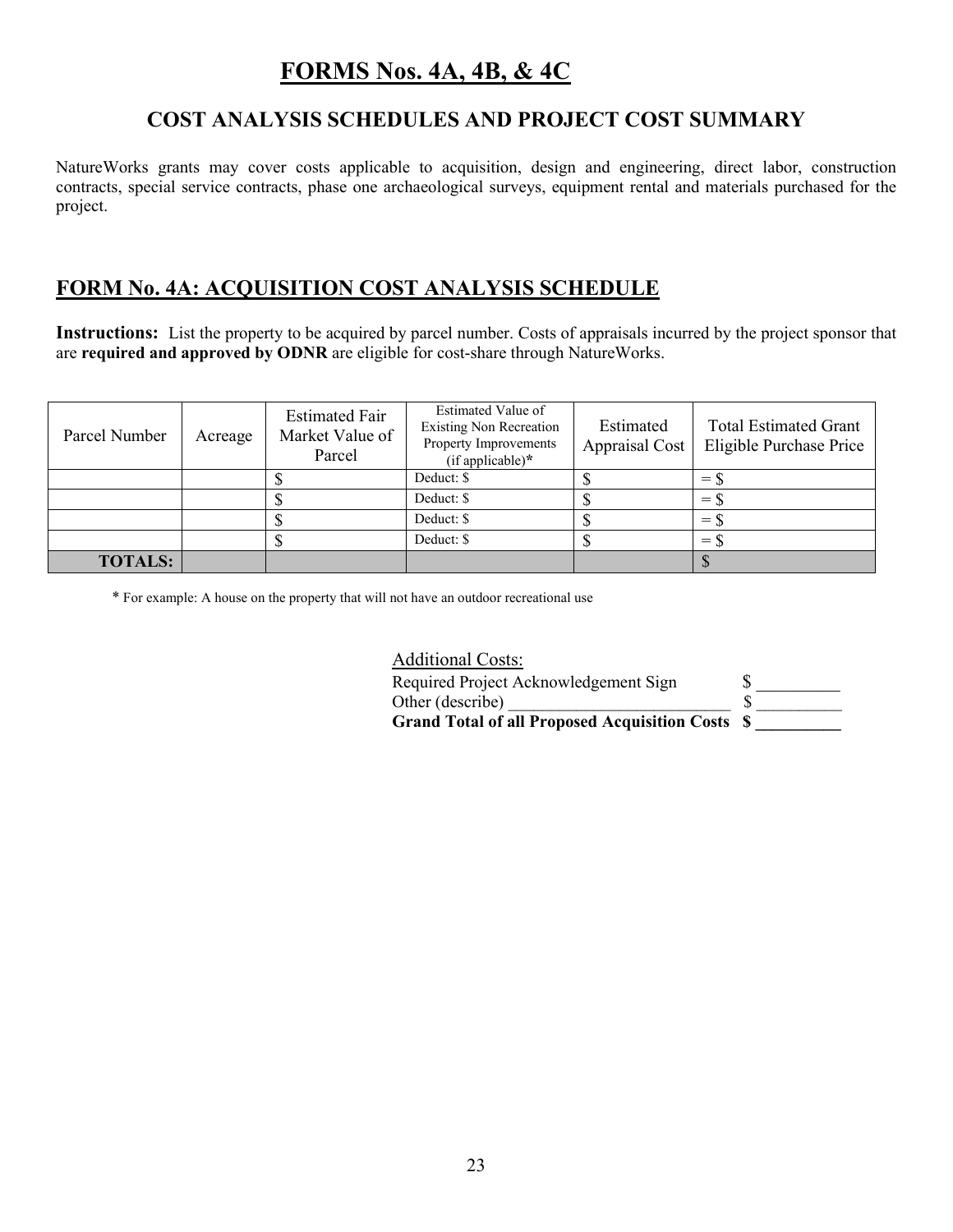### **FORM No. 4B: DEVELOPMENT COST ESTIMATE**

**Instructions:** In the item column, give a brief description of each item to be developed. In the quantity column, show the number of each item. In the units column, lists units such as square feet, cubic yards, tons, lump sum, linear feet, etc. In the unit price column, list the cost per unit. The total cost of each item goes in the far right column. If the project will be built by general contractor(s), lump sum costs can be listed instead of a detailed breakdown.

ITEM QUANTITY UNIT PRICE PURCHASE OR DONATION TOTAL VALUE OR COST Example: Example.<br>Permanent benches, installed 4 \$700. purchase \$2800. Required Project Sign\*

A detailed project cost estimate may also be submitted in another format.

TOTAL \$

Box A

\*If purchased from ODNR: \$100 each

Box A must equal Box B on page 25.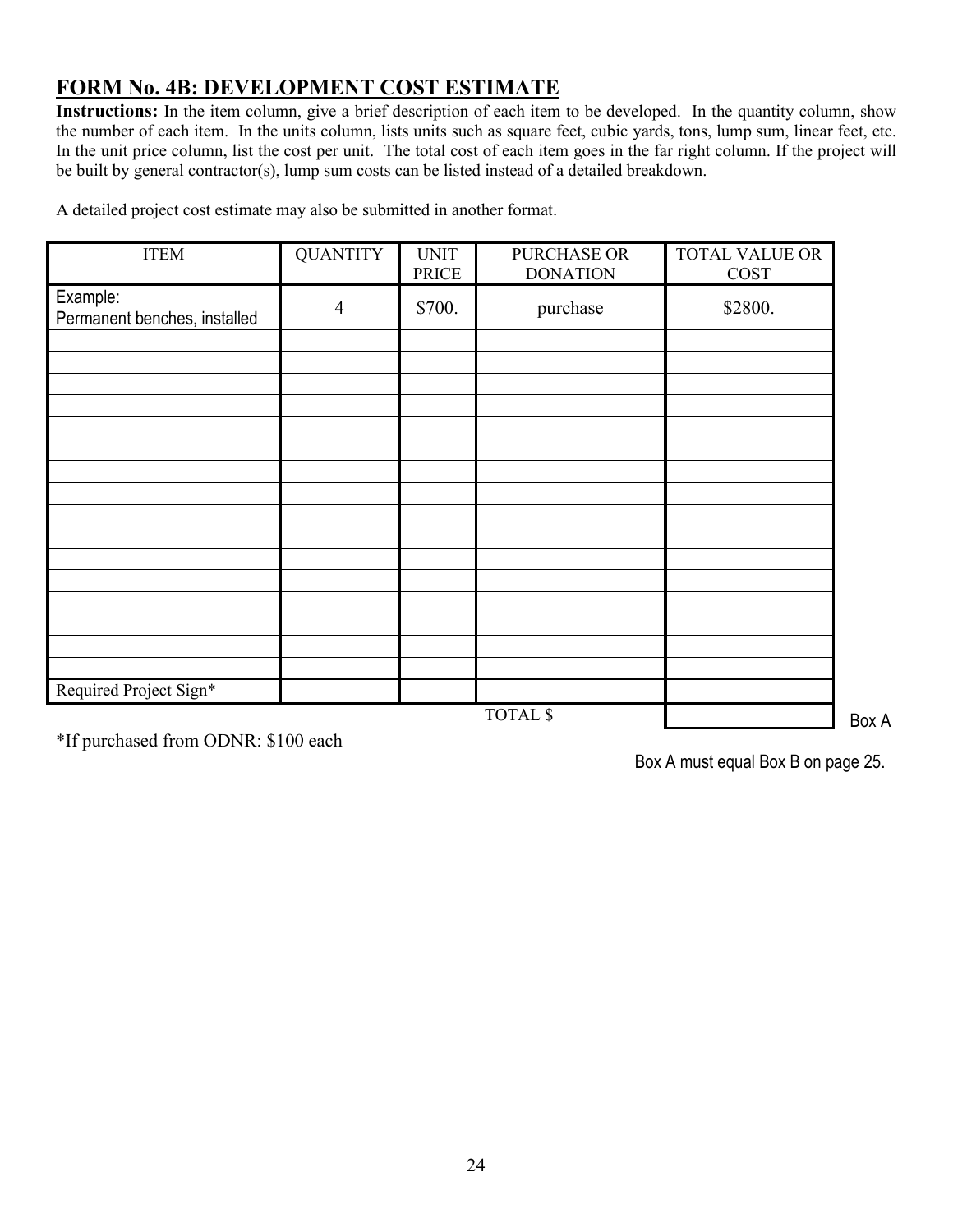### **FORM No. 4C: PROJECT COST SUMMARY**

| <b>Eligible Cost</b>                      | Sponsor<br>Share in Cash | Sponsor<br>Share In-<br>Kind* Work | Sponsor<br>Share<br><b>Donations</b> | Sponsor<br>Share Other<br>Grant(s) | <b>NatureWorks</b><br><b>Grant Amount</b> | <b>Total Cost</b> |
|-------------------------------------------|--------------------------|------------------------------------|--------------------------------------|------------------------------------|-------------------------------------------|-------------------|
| <b>Acquisition</b>                        |                          |                                    |                                      |                                    |                                           |                   |
| Design & Engineering<br>$\frac{15\%}{15}$ |                          |                                    |                                      |                                    |                                           |                   |
| Labor (Force Account*)                    |                          |                                    |                                      |                                    |                                           |                   |
| <b>Special Service</b>                    |                          |                                    |                                      |                                    |                                           |                   |
| <b>Contracts</b>                          |                          |                                    |                                      |                                    |                                           |                   |
| <b>Rental of Equipment</b>                |                          |                                    |                                      |                                    |                                           |                   |
| <b>Construction Contracts</b>             |                          |                                    |                                      |                                    |                                           |                   |
| <b>Purchase of Materials</b>              |                          |                                    |                                      |                                    |                                           |                   |
| Other:                                    |                          |                                    |                                      |                                    |                                           |                   |
| <b>TOTAL COSTS</b>                        |                          |                                    |                                      |                                    |                                           |                   |
|                                           |                          |                                    |                                      |                                    |                                           | Box B             |

 Box B must equal Box A on page 24.

### \*Force Account Labor:

Project labor cost by an employee for which the project sponsor plans to seek 75% reimbursement.

### \*In Kind Work:

Project labor cost by an employee for which the project sponsor plans to request credit toward the 25% match.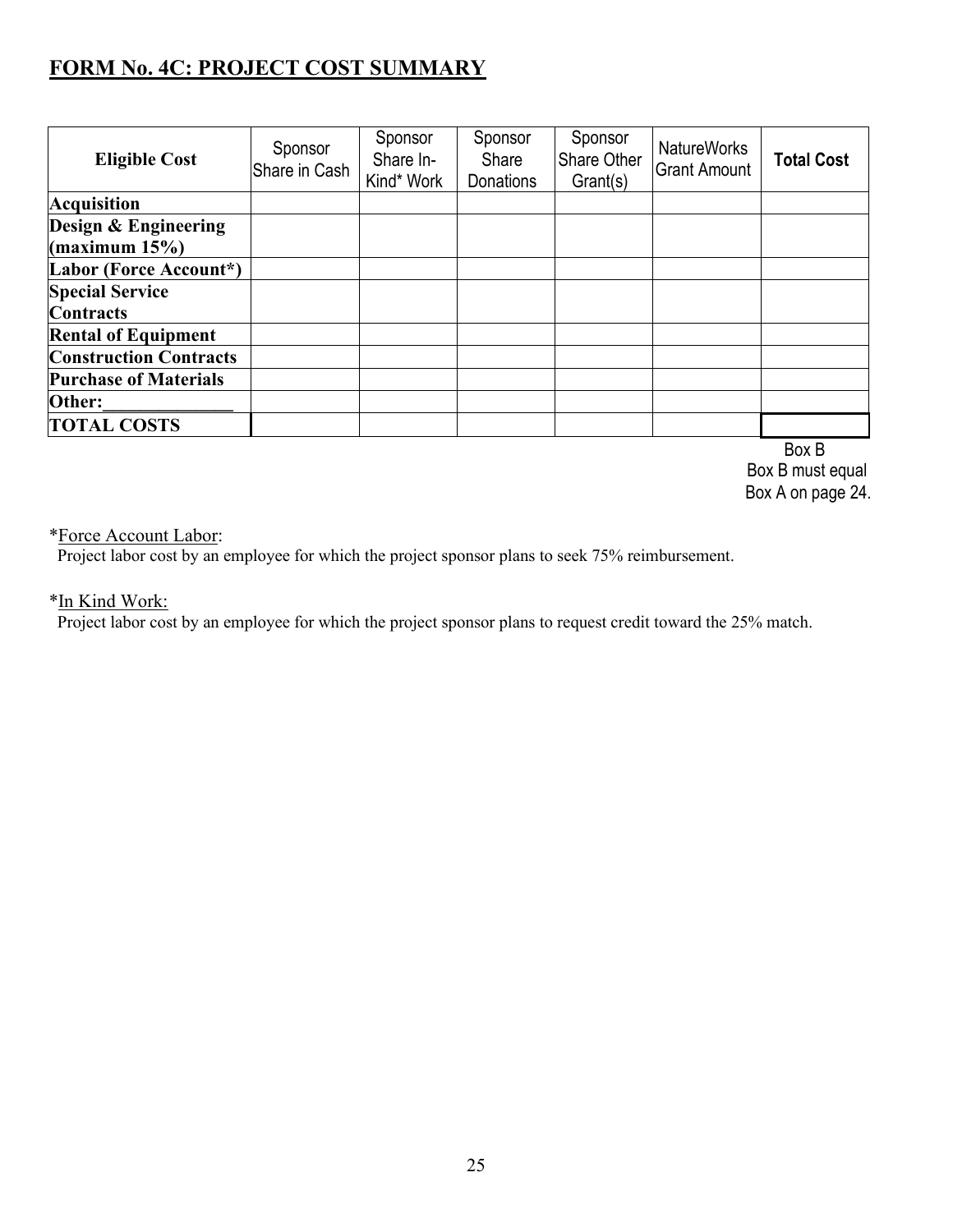# **FORM No. 5: INTER-AGENCY AGREEMENT**

If two or more local public or private agencies are cooperating for purposes of funding or operating the grant project, such an agreement is considered an inter-agency agreement. A lease for the property on which the grant project will be developed is also considered an inter-agency agreement.

### **OPTION ONE: INTER-AGENCY AGREEMENTS EXIST**

If an inter-agency agreement exists, or is in process, a copy of the agreement(s), or draft agreement(s), must be submitted with the application. Describe in detail any division of responsibility that may exist, or be planned, for completing the acquisition, development, and/or operation and maintenance of the project.

### **OPTION TWO: INTER-AGENCY AGREEMENTS DO NOT EXIST**

If an inter-agency agreement does not exist and is not anticipated, complete and sign the statement below and submit this form with the application.

Applicant

THIS APPLICATION FOR

(PROJECT TITLE)

\_\_\_\_\_\_\_\_\_\_\_\_\_\_\_\_\_\_\_\_\_\_\_\_\_\_\_\_\_\_\_ \_\_\_\_\_\_\_\_\_\_\_\_\_\_\_\_\_\_\_\_\_\_\_\_\_\_\_\_\_\_\_\_

IS NOT SUBJECT TO ANY INTER-AGENCY AGREEMENTS.

 $\mathcal{L}_\text{max}$  , where  $\mathcal{L}_\text{max}$  and  $\mathcal{L}_\text{max}$ 

Local Coordinator – Printed Name Local Coordinator - Original Signature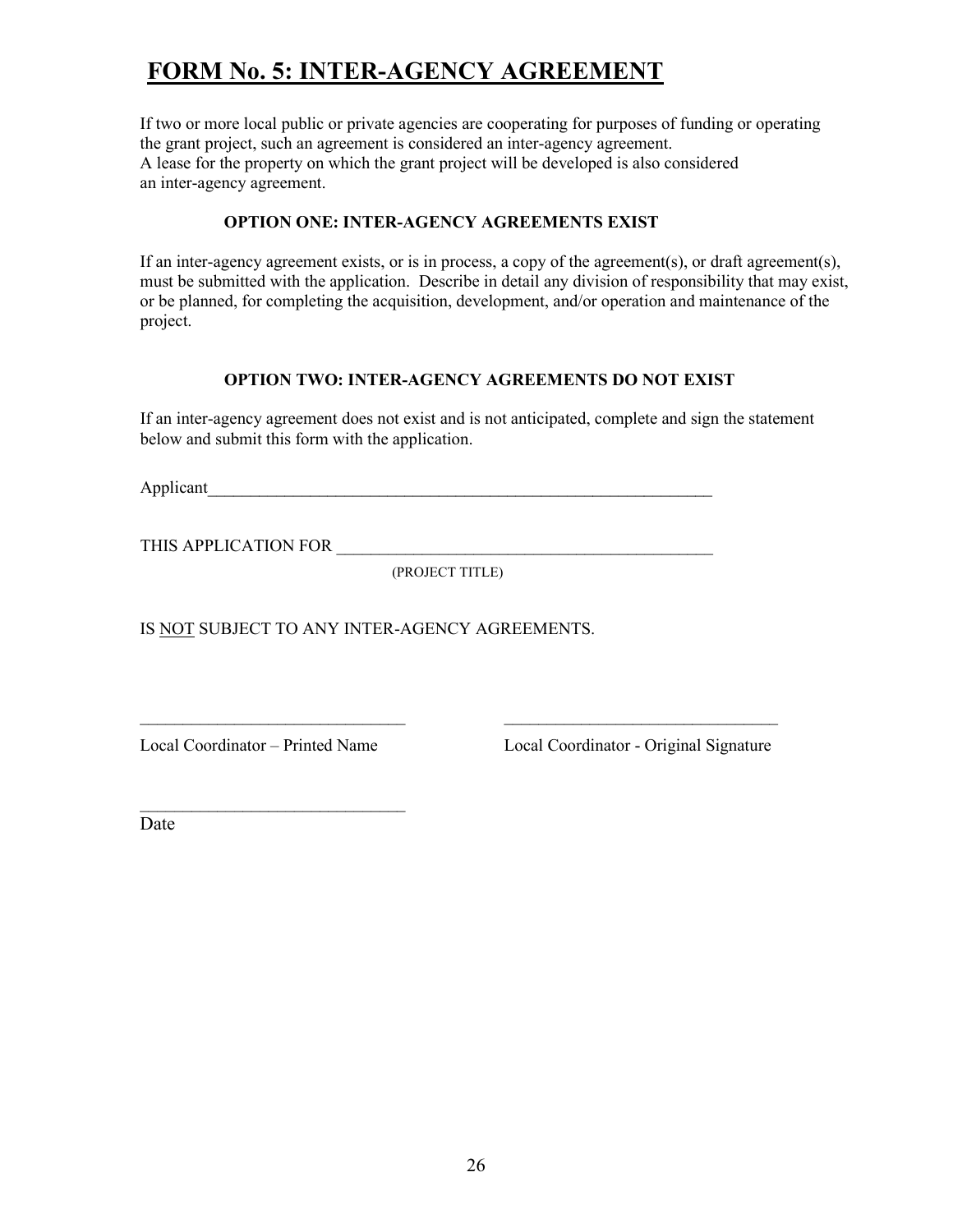### **FORM No. 6 CIVIL RIGHTS COMPLIANCE STATE OF OHIO U.S. DEPARTMENT OF THE INTERIOR**

As the authorized representative of the applicant, I certify that the applicant agrees that, as a condition to receiving any state assistance it will comply with all federal laws relating to nondiscrimination. These laws include but are not limited to: (a) Title VI of Civil Rights Act of 1964 (42 U.S.C. 200d-1) which prohibits discrimination on the basis of race, color, or national origin; (b) Section 504 of the Rehabilitation Act of 1973, as amended (29 U.S.C. 794) which prohibits discrimination on the basis of handicap; (c) the Age Discrimination Act of 1975, as amended (42 U.S.C. 6101 et seq.), which prohibits discrimination on the basis of age; and applicable regulatory requirements to the end that no person in the United States shall, on the grounds of race, color, national origin, handicap, military status, or age, be excluded from participation in, be denied the benefits of, or be otherwise subjected to discrimination under any program or activity conducted by the applicant. THE APPLICANT HEREBY GIVES ASSURANCE THAT it will immediately take any measures necessary to effectuate this agreement.

**THIS ASSURANCE** shall apply to all aspects of the applicant's operations including those parts that have not received or benefited from state financial assistance.

If any real property or structure thereon is provided or improved with the aid of financial assistance extended to the Applicant by the Department, this assurance shall obligate the Applicant, or in the case of any transfer of such property, any transferee, for the period during which the real property or structure is used for a purpose for which the financial assistance is extended or for another purpose involving the provision of similar services or benefits. If any personal property is so provided, this assurance shall obligate the Applicant for the period during which it retains ownership or possession of the property. In all other cases, this assurance shall obligate the Applicant for the period during which the financial assistance is extended to it by the Department.

**THIS ASSURANCE** is given in consideration of and for the purpose of obtaining any and all grants, loans, contracts, property, discounts, or other financial assistance extended after the date hereof to the Applicant by the Department, including installment payments after such date on account of applicants for financial assistance which was approved before such date.

The Applicant recognizes and agrees that such financial assistance will be extended in reliance on the representations and agreements made in this assurance, and that the State shall have the right to seek judicial enforcement of this assurance. This assurance is binding on the Applicant, its successors, transferees, assignees, and sub recipients and the person whose signature appears below who is authorized to sign this assurance on behalf of the Applicant.

 $\mathcal{L}_\text{max}$  , and the contribution of the contribution of the contribution of the contribution of the contribution of the contribution of the contribution of the contribution of the contribution of the contribution of t

 $\mathcal{L}_\text{max}$  , where  $\mathcal{L}_\text{max}$  and  $\mathcal{L}_\text{max}$ 

Local Coordinator – Printed Name Local Coordinator - Original Signature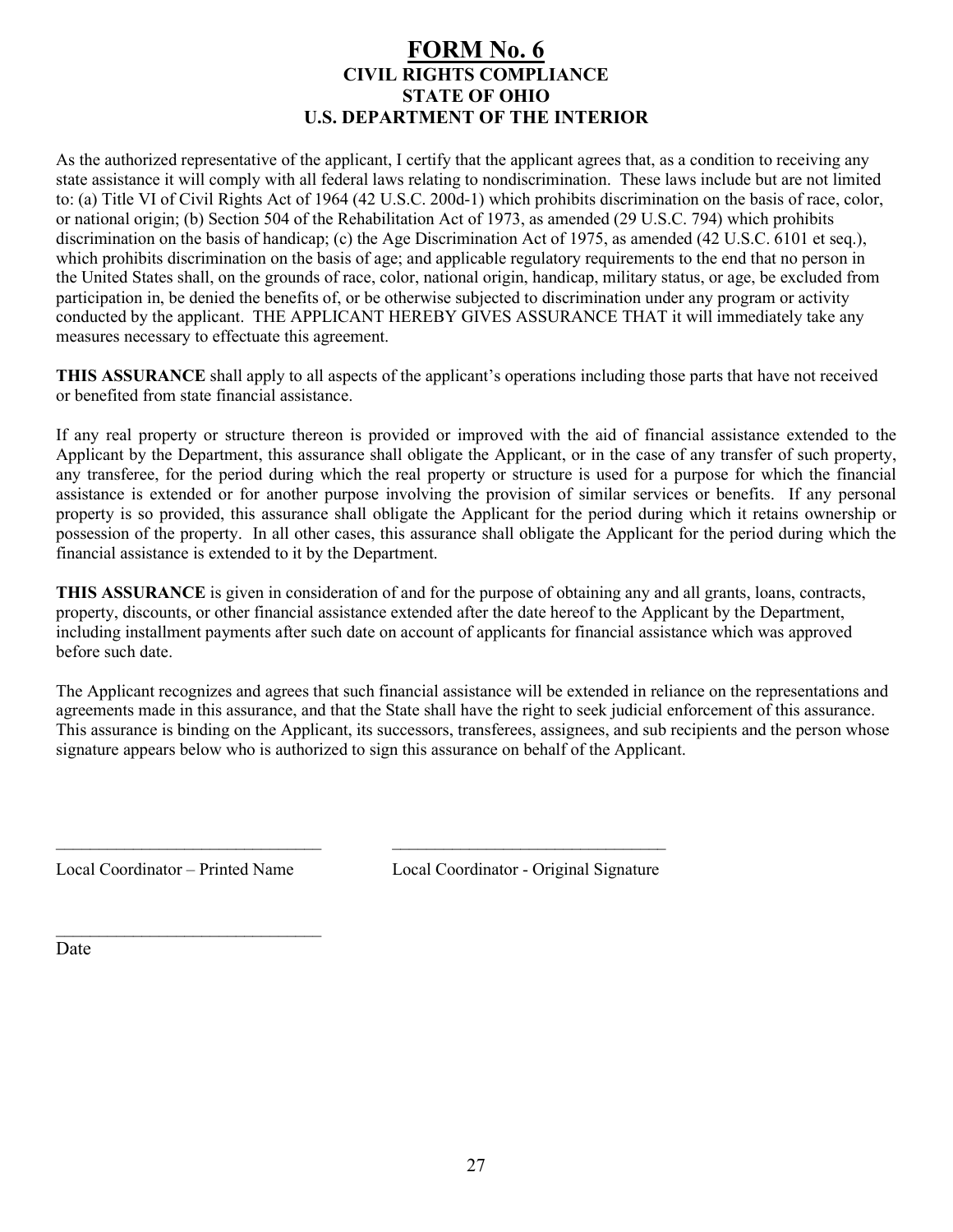# **FORM No. 7: ACKNOWLEDGEMENT OF COMPLIANCE**

Upon ODNR selection of this application as a NatureWorks assisted project, the applicant agrees to the following compliance period requirements of the State of Ohio:

- 1. All new and/or replacement utility lines within the project boundaries will be placed underground.
- 2. The NatureWorks project area must be operated and maintained solely for outdoor public recreation or outdoor natural resource interpretive purposes. The area cannot be converted in use or title without prior approval by the Director of the Ohio Department of Natural Resources.
- 3. A NatureWorks acknowledgement sign will be placed in the grant assisted park as required by the NatureWorks grant program.
- 4. The area will be open to the general public. Differences in admission and other fees may be maintained on the basis of residence. However, these differences must be reasonable and discrimination on this basis is prohibited.
- 5. Considerations for the accessibility of disabled persons must be incorporated in the planning stage of any improvement on the site, regardless of whether not that improvement is grant-assisted. Applicants must adhere to the latest accessibility guidelines under the Americans and Disabilities Act (ADA) and Architectural Barriers Act (ABA). Any development funded must adhere to these guidelines. See [http://www.access-board.gov/.](http://www.access-board.gov/)

 $\mathcal{L}_\text{max}$  , and the contract of the contract of the contract of the contract of the contract of the contract of the contract of the contract of the contract of the contract of the contract of the contract of the contr

 $\mathcal{L}_\text{max}$  , where  $\mathcal{L}_\text{max}$  and  $\mathcal{L}_\text{max}$ 

Local Coordinator – Printed Name Local Coordinator - Original Signature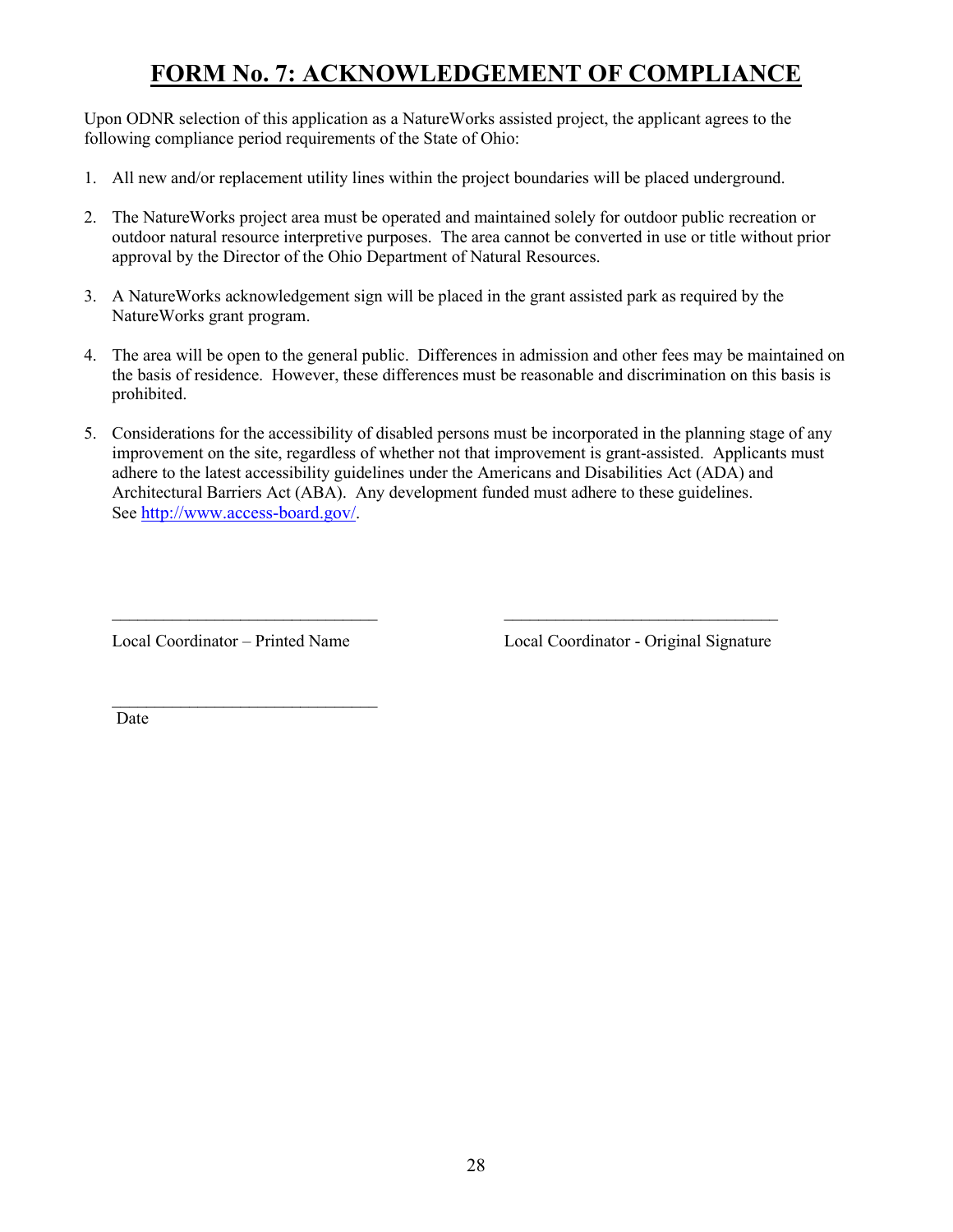# **FORM No. 8: NatureWorks SIGN AND LOGO**

Upon acceptance of this application as an assisted project, the applicant agrees to the following requirements of the State of Ohio:

An acknowledgement signs recognizing NatureWorks assistance is required at an assisted site(s).

- Development projects: A sign must be installed at the main entrance to the park or at the site of the development.
- Acquisition projects: A sign must be installed at the main entrance to the park.

**Temporary Signing** – Temporary signs are required for all development projects with a total cost of \$500,000 or more.

**Temporary Signing Standards** – Unless precluded by local sign ordinances, temporary signs shall be no less than 2 ft. by 3 ft. The size of lettering should be based on the amount of information placed on the sign. The selection of colors is at the sponsor's discretion; however, there should be sufficient contrast between the background and the lettering to make the sign readily visible without being intrusive. The sign should include the source, percent and dollar amount of all Federal, State, and/or local funds. Indicate on the second line whether the project is acquisition or development. The Ohio Department of Natural Resources must be acknowledged as a partner on all NatureWorks projects.

**NatureWorks Permanent Sign Requirements** – NatureWorks signs must not be smaller than 9 X 12 inches. Color combinations for NatureWorks signs should be the following: cardinal – red, cardinal's beak – yellow, buckeyes – brown, buckeye leaves – green. The black area shown in the insignia should be black on the sign. Lettering color and method of sign construction may be determined by the recipient; however, signs must be permanent.

**Use of LOGO** – The logo shown below can be used at entrances to outdoor recreation sites, at other appropriate onsite locations, and in folders and park literature. The logo format may not be altered.



 $\mathcal{L}_\text{max}$  , and the contribution of the contribution of the contribution of the contribution of the contribution of the contribution of the contribution of the contribution of the contribution of the contribution of t

Local Coordinator – Printed Name Local Coordinator - Original Signature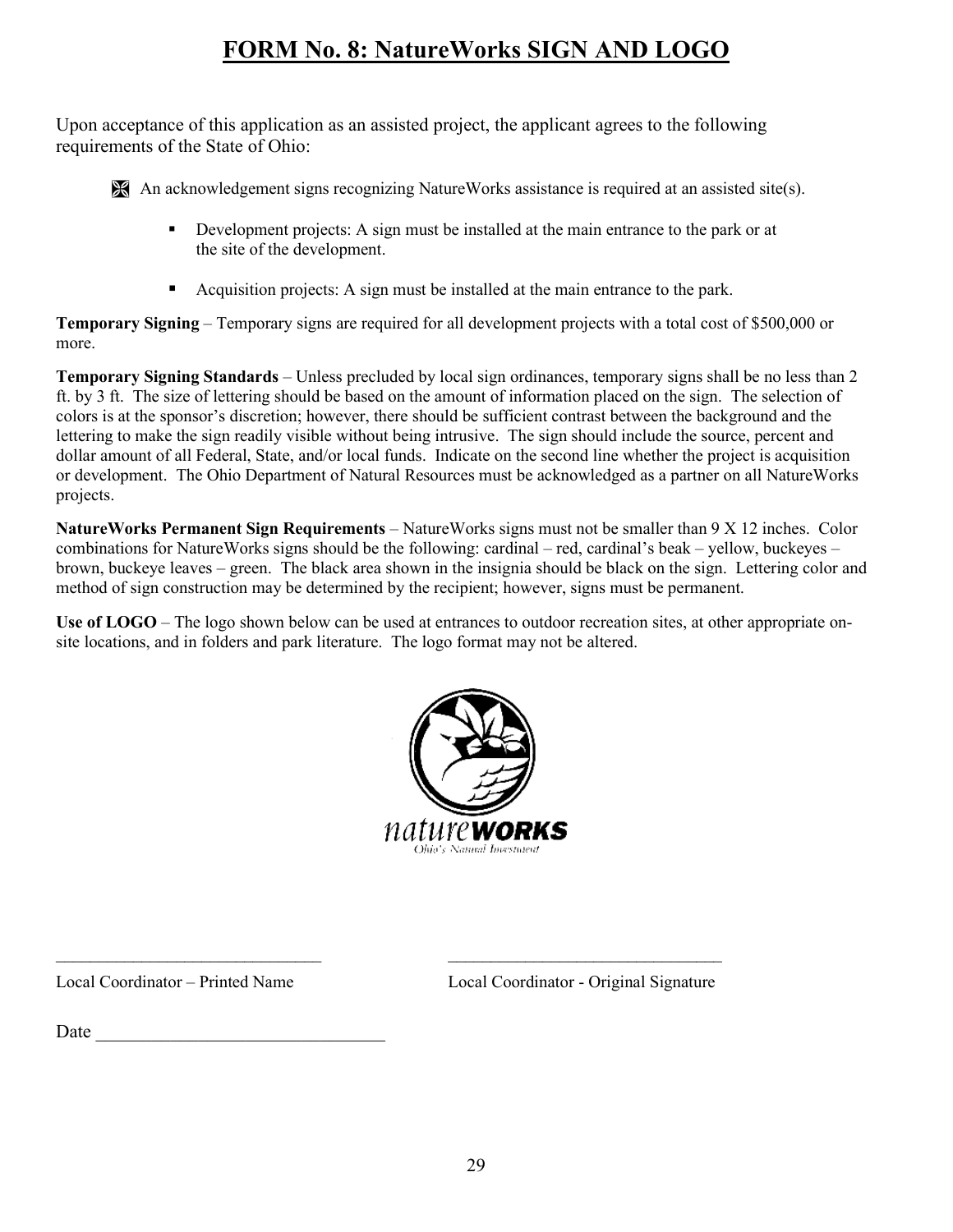### **NatureWorks Sign Information**

Project sponsors are NOT required to purchase signs from ODNR. However, for the convenience of project sponsors, ODNR offers NatureWorks signs for purchase.



RECYCLED black and white plastic materials Vertical dimension: 15.5 inches Horizontal dimension: 13.5 inches Sign thickness: ¾ inch

Price: \$100, postage is included

To request a NatureWorks sign from ODNR, (or to request NatureWorks logo artwork for locally manufactured signs), email Dee Burlison at [dolores.burlison@dnr.ohio.gov.](mailto:dolores.burlison@dnr.ohio.gov)

Please include your name, address, number of signs requested, and NatureWorks project number. Upon receipt of your request, a NatureWorks sign(s) and invoice will be mailed to you, payable upon receipt.

### **One sign only, per grant project site, is recommended.**

### **If a NatureWorks sign - in good condition - already exists in the funded park, an additional sign may not be required.**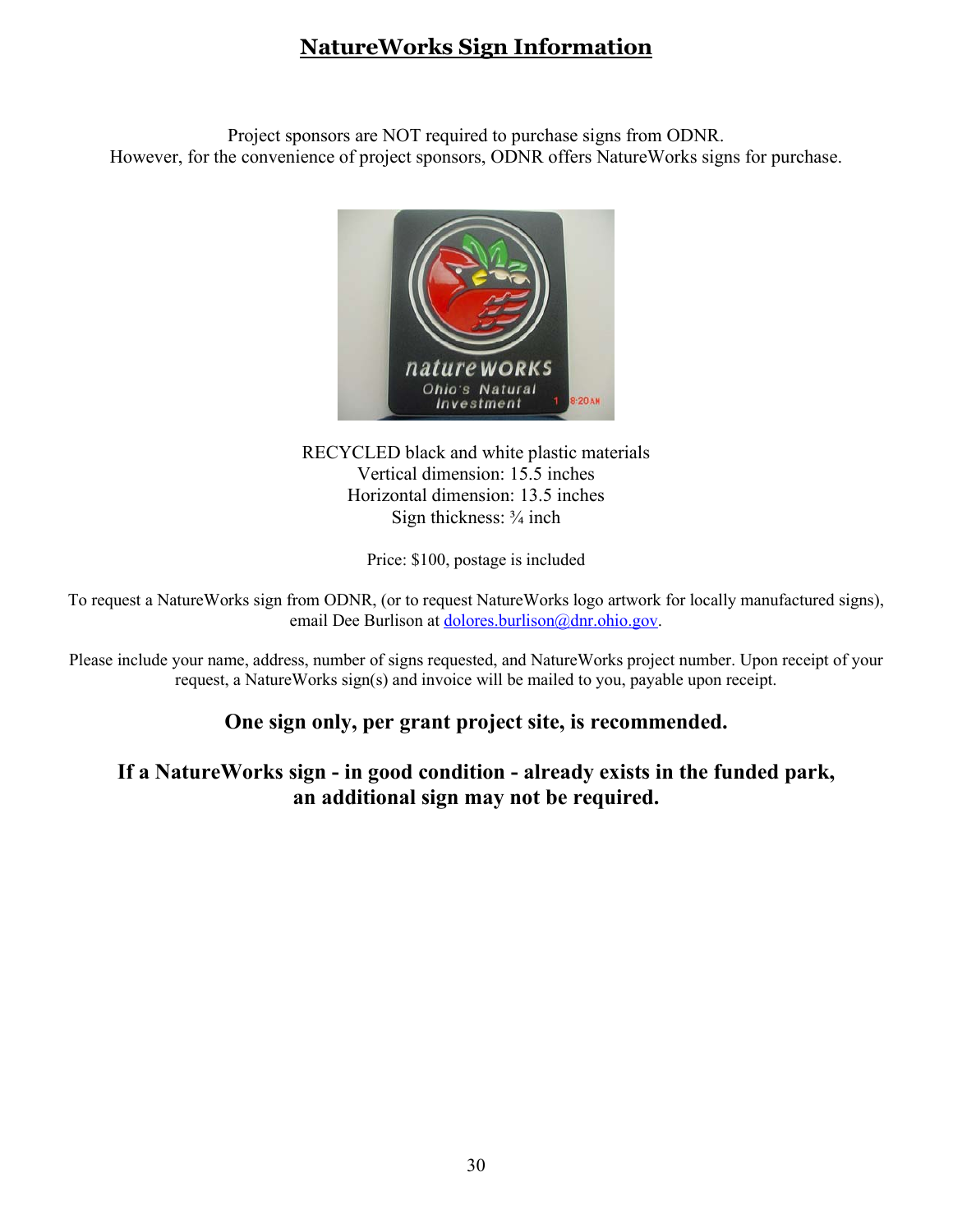# **FORM No. 9: ENVIRONMENTAL REVIEW**

| Project:                                                                                                                                                                                                                                                                                           |                                                    |                |
|----------------------------------------------------------------------------------------------------------------------------------------------------------------------------------------------------------------------------------------------------------------------------------------------------|----------------------------------------------------|----------------|
| <b>ENVIRONMENTAL CHECKLIST</b>                                                                                                                                                                                                                                                                     |                                                    |                |
| All applicants must contact the appropriate government agency when there<br>is an environmental RED FLAG issue. Please provide a copy of such<br>correspondence with your application.                                                                                                             | <b>YES</b><br>(This is a RED<br><b>FLAG</b> issue) | N <sub>O</sub> |
|                                                                                                                                                                                                                                                                                                    |                                                    |                |
| Does the project involve development (ground disturbance) within 1000 feet of a<br><b>National and/or State Scenic River?</b><br>If Yes, contact the ODNR Division of Parks & Watercraft, Scenic Rivers Section $\omega$<br>Robert.gable@dnr.ohio.gov.                                             |                                                    |                |
| Does the project scope involve in-water work in a stream/river, reservoir or lake;<br>or in a drainage ditch with a hydrological connection to a stream/river, reservoir<br>or lake?                                                                                                               |                                                    |                |
| If YES you may need a U.S. Army Corps of Engineers (USACE) permit. There are<br>four USACE Districts in Ohio. See map @<br>http://www.usace.army.mil/Locations.aspx for the USACE district for your project<br>site, and contact the USACE district representative.                                |                                                    |                |
| Does the project scope involve in-water deposit of dredged or fill material?<br>(A Water Quality Certification may be required.)<br>If YES, contact the Ohio EPA's Water Quality Certification Section $\omega$ (614) 644-3020.                                                                    |                                                    |                |
| Does the project scope involve development in a floodplain?<br>Please submit a (FEMA) floodplain Firmette map for the location of the project site.<br>Firmettes may be produced online on the FEMA website $\omega$<br>https://msc.fema.gov/portal.                                               |                                                    |                |
| If the project is located within a floodplain, attach a letter or other documentation of<br>compliance from the local Designated Floodplain Administrator (DFPA). See<br>http://water.ohiodnr.gov/portals/soilwater/pdf/floodplain/Community%20Contact%20Li<br>st11062019.pdf for a list of DFPAs. |                                                    |                |
| If you are not able to obtain this letter by the application deadline, a please submit a<br>copy of your letter to the DFPA requesting a project review.                                                                                                                                           |                                                    |                |
| Do hydric soils exist at the location where grant funded development will occur?<br>A soils map and hydric soil report for your site can be made online $\omega$<br>http://websoilsurvey.nrcs.usda.gov/app/.<br>Submit the map and report with your application.                                   |                                                    |                |
| <b>OR</b>                                                                                                                                                                                                                                                                                          |                                                    |                |
| Contact your county's National Resource Conservation Service (NRCS) office to<br>determine if the project site contains hydric soils.<br>https://www.nrcs.usda.gov/wps/portal/nrcs/main/oh/contact/local/<br>Submit NRCS site report and/or correspondence with your application.                  |                                                    |                |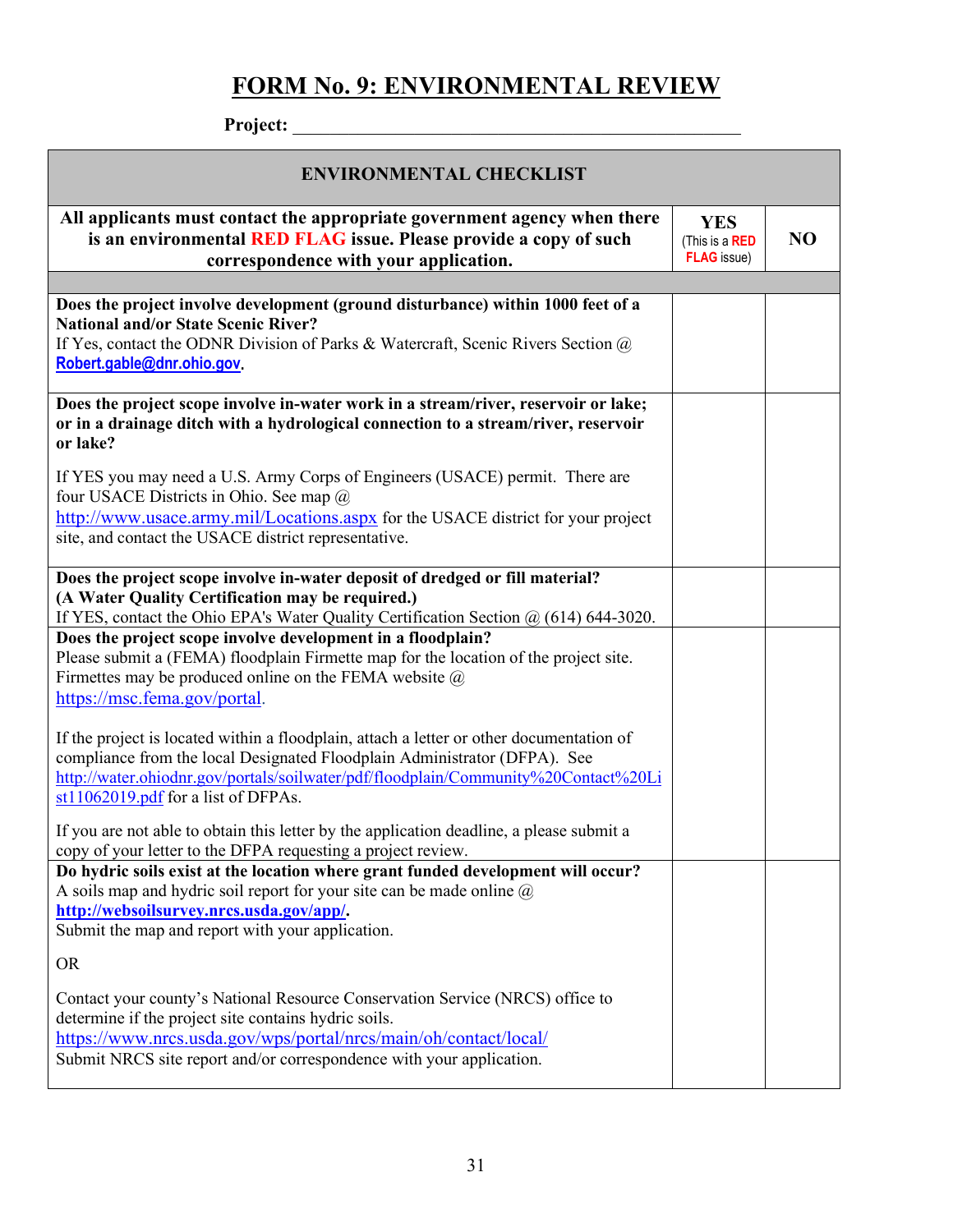| All applicants must contact the appropriate government agency when there<br>is an environmental RED FLAG issue. Please provide a copy of such<br>correspondence with your application.                                                                                                                          | <b>YES</b><br>(This is a RED<br><b>FLAG</b> issue) | N <sub>O</sub> |
|-----------------------------------------------------------------------------------------------------------------------------------------------------------------------------------------------------------------------------------------------------------------------------------------------------------------|----------------------------------------------------|----------------|
|                                                                                                                                                                                                                                                                                                                 |                                                    |                |
| Does the project scope involve development on submerged land in Lake Erie or<br>Sandusky Bay? (A Submerged Land Lease may be required.)<br>If YES, contact the ODNR - Office of Coastal Management at (419) 626-7980.<br>Information regarding submerged land leases can be found @ http://coastal.ohiodnr.gov. |                                                    |                |
| Does the project scope involve development in or impact to a jurisdictional<br>wetland?                                                                                                                                                                                                                         |                                                    |                |
| Under Section 404 of the Clean Water Act a jurisdictional wetland has a hydrological<br>connection to Water of the United States (river, stream, lake, reservoir or flowing ditch).                                                                                                                             |                                                    |                |
| If YES, please contact the following agencies to coordinate permitting requirements (the<br>project may be covered under a Nationwide Section 404 Permit):                                                                                                                                                      |                                                    |                |
| US Army Corps of Engineers (district appropriate for project)<br>See map $\omega$ http://www.usace.army.mil/Locations.aspx for the USACE district for<br>your project site.                                                                                                                                     |                                                    |                |
| Ohio EPA http://www.epa.ohio.gov/dsw/401/index.aspx.                                                                                                                                                                                                                                                            |                                                    |                |
| Local Soil and Water Conservation District<br>https://agri.ohio.gov/wps/portal/gov/oda/divisions/soil-and-water-conservation/find-a-<br>local-swcd                                                                                                                                                              |                                                    |                |
| Does the project scope involve development in, or impact to an isolated wetland?                                                                                                                                                                                                                                |                                                    |                |
| The Ohio EPA regulates wetlands that do not have a hydrological connection to waters<br>of the United States. These are known as Isolated Wetlands.                                                                                                                                                             |                                                    |                |
| If YES, an Isolated Wetland Permit may be required. The Ohio EPA encourages all<br>potential permit applicants to review their web page for the process at<br>http://www.epa.ohio.gov/dsw/401/index.aspx.                                                                                                       |                                                    |                |
| Are federally or state threatened or endangered species present and/or is critical<br>habitat present on the project site?<br>If this is a reasonable possibility, please submit an Environmental Review request (with<br>appropriate information and attachments as described to the following email address:  |                                                    |                |
| environmentalreviewrequest@dnr.ohio.gov.                                                                                                                                                                                                                                                                        |                                                    |                |
| For additional information please see guidance at:<br>https://ohiodnr.gov/discover-and-learn/safety-conservation/about-ODNR/real-<br>estate/environmental-review                                                                                                                                                |                                                    |                |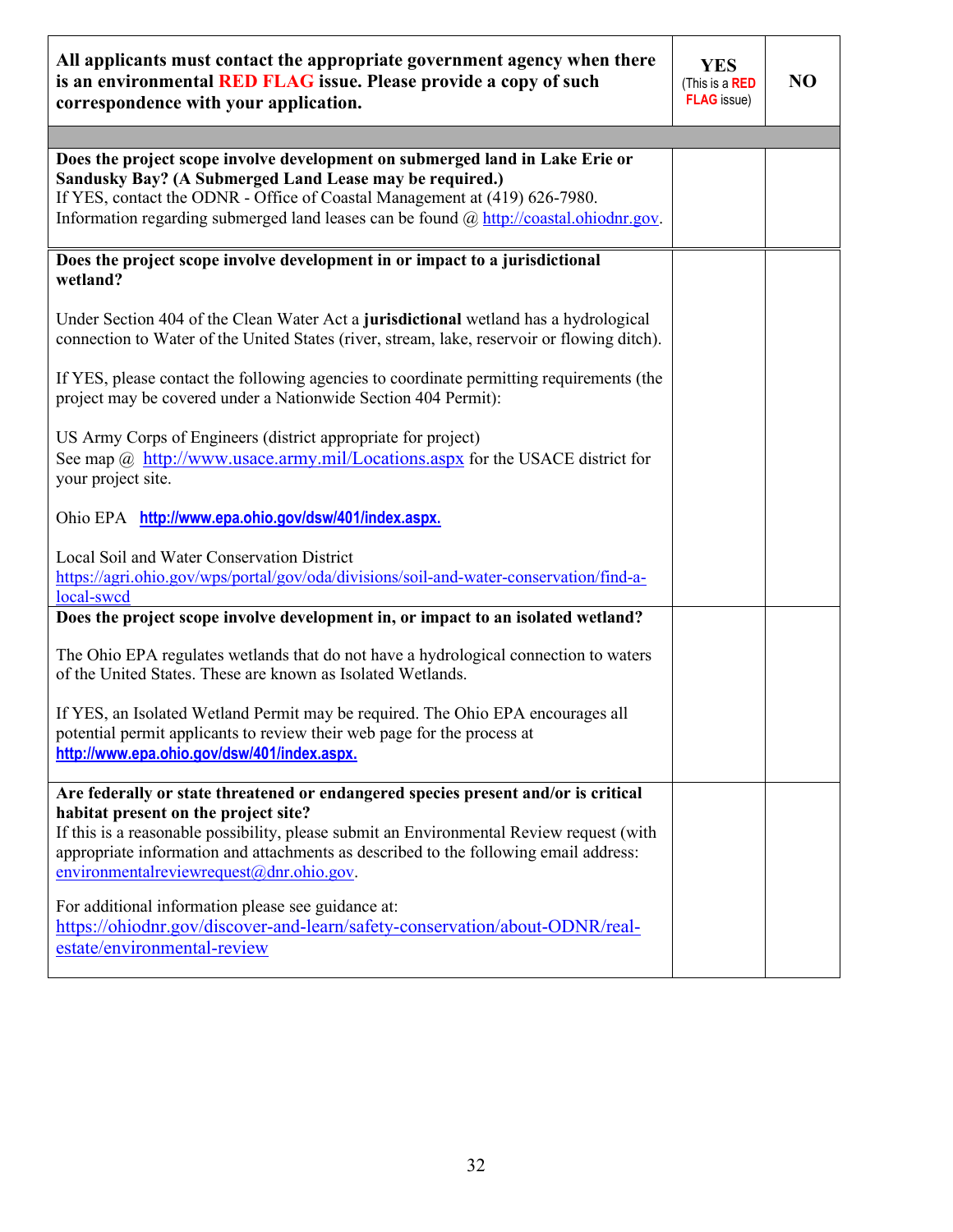### **Project:**\_\_\_\_\_\_\_\_\_\_\_\_\_\_\_\_\_\_\_\_\_\_\_\_\_\_\_\_\_\_\_\_\_\_\_\_\_\_\_\_\_\_\_\_\_\_\_\_\_\_\_\_\_\_\_\_\_\_\_\_\_\_\_\_\_\_\_\_\_\_\_\_\_\_\_\_\_

Explain all 'yes' and 'to be determined' answers on a separate sheet. In such cases clarify how each resource will or could be adversely impacted; any direct, indirect, and cumulative impacts that may occur; and any additional data that still needs to be determined. Also explain any planned mitigation, if applicable. **For purposes of this Environmental Review, the terms** *impact* **and** *effect* **have a negative or adverse meaning.**

| Does the proposed NatureWorks project                                                                                                                               | Yes | No | To be<br>determined |
|---------------------------------------------------------------------------------------------------------------------------------------------------------------------|-----|----|---------------------|
| 1. Have significant impacts on properties listed or eligible for listing on the                                                                                     |     |    |                     |
| National Register of Historic Places? Attach State Historic Preservation Office<br>comments, if applicable. http://www.ohiohistory.org/state-historic-preservation- |     |    |                     |
| office                                                                                                                                                              |     |    |                     |
| 2. Have significant impacts on public health or safety?                                                                                                             |     |    |                     |
| 3. Have significant impacts on such natural resources and unique geographic                                                                                         |     |    |                     |
| characteristics as historic or cultural resources; park, recreation, or refuge lands,                                                                               |     |    |                     |
| wilderness areas; wild or scenic rivers; national natural landmarks; sole or                                                                                        |     |    |                     |
| principal drinking water aquifers; prime farmlands; wetlands (E.O. 11990);                                                                                          |     |    |                     |
| floodplains (E.O 11988); and other ecologically significant or critical areas?                                                                                      |     |    |                     |
| 4. Have highly controversial environmental effects or involve unresolved conflicts                                                                                  |     |    |                     |
| concerning alternative uses of available resources [NEPA section 102(2)(E)]?                                                                                        |     |    |                     |
| 5. Have highly uncertain and potentially significant environmental effects or                                                                                       |     |    |                     |
| involve unique or unknown environmental risks?                                                                                                                      |     |    |                     |
| 6. Establish a precedent for future action or represent a decision in principle                                                                                     |     |    |                     |
| about future actions with potentially significant environmental effects?                                                                                            |     |    |                     |
| 7. Have a direct relationship to other actions with individually insignificant, but<br>cumulatively significant, environmental effects?                             |     |    |                     |
| 8. Have significant impacts on species listed or proposed to be listed on the List                                                                                  |     |    |                     |
| of Endangered or Threatened Species, or have significant impacts on designated                                                                                      |     |    |                     |
| Critical Habitat for these species?                                                                                                                                 |     |    |                     |
| 9. Violate a federal law, state or local law or requirement imposed for the                                                                                         |     |    |                     |
| protection of the environment?                                                                                                                                      |     |    |                     |
| 10. Have a disproportionately high and adverse effect on low income or minority                                                                                     |     |    |                     |
| populations (Executive Order 12898)?                                                                                                                                |     |    |                     |
| 12. Contribute to the introduction, continued existence, or spread of noxious                                                                                       |     |    |                     |
| weeds or non-native invasive species known to occur in the area, or actions that                                                                                    |     |    |                     |
| may promote the introduction, growth, or expansion of the range of such species                                                                                     |     |    |                     |
| (Federal Noxious Weed Control Act and Executive Order 13112)?                                                                                                       |     |    |                     |

### **The following individual(s) provided input to the completion of FORM No. 9: ENVIRONMENTAL REVIEW**

List one or more reviewers, including name, title, agency, field of expertise. Keep all environmental review records and data on this proposal for any possible future review.

| ٠                             |      |  |
|-------------------------------|------|--|
| ٠                             |      |  |
| Signature: _________          | Date |  |
| Applicant Community: ________ |      |  |

**Thank You & Good Luck with Your NatureWorks Grant Application**